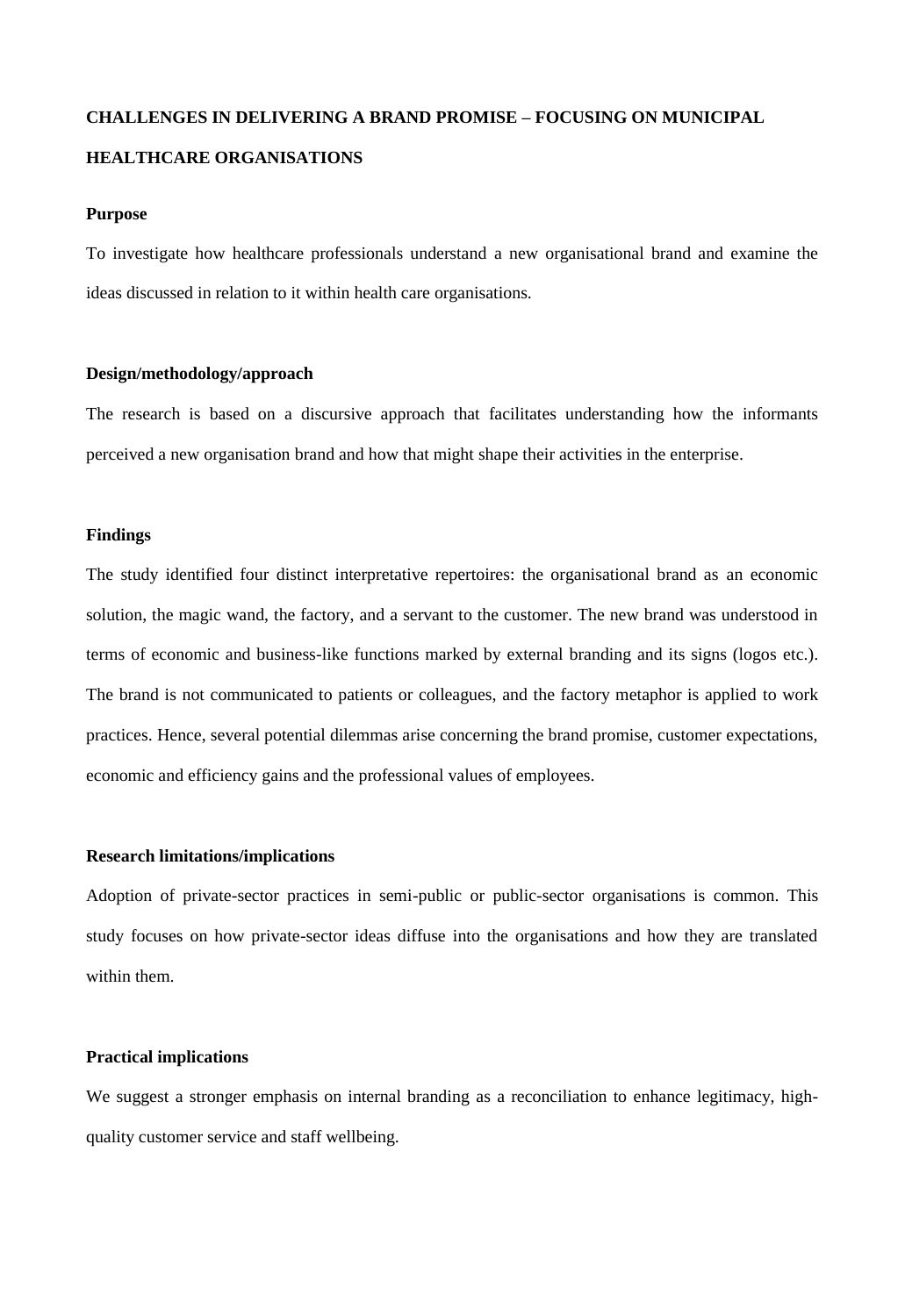## **Originality/value**

Theoretically, the unique contribution of the study is drawing upon health care branding, dilemma theory and discursive institutionalism in its interpretation. Consequently, it demonstrates how ideas about the brand and public health care are translated and communicated in the examined discourses and how those ideas reconstruct understanding and change behaviour within the organisations.

**Keywords:** Branding, dilemma theory, discursive institutionalism, public organisation, health care organisation, discourse analysis

# **Introduction**

For several decades the Nordic welfare model has been central to the success of the small Nordic economies, and the right to healthcare based on citizenship has been one of its cornerstones. However, the welfare model is under intense pressure (Forsander, 2004; Johansson and Hvinden, 2007; Wahl, 2007) as the economic and human resources available to public-sector organisations diminish even as challenges mount. Finland's public-healthcare sector, for example, is struggling to maintain high-quality service provision and is introducing multiple structural and organisational reforms.

As a consequence, healthcare is increasingly being privatised. The flow of new ideas, translations of them and further adoption of private-sector practices in the search for legitimacy (Colyvas and Powell, 2006; Deephouse, 1996; Suchman, 1995; Schmidt 2006; Czarniawska & Sévon 1996) and efficiency (Pollit and Bouckaert, 2011) started a few decades ago. One example of such practices is organisational branding. This is considered important because successful brand management can enhance the attractiveness of an organisation as an employer in the eyes of the personnel, whereas unsuccessful branding may have the opposite effect. New private and semi-private organisations seek to differentiate themselves from competitors, achieve efficiency, secure funding, recruit and retain quality employees and attract customers. However, branding is not under the sole control of management, and serviceorganisation employees should identify with and commit to the brand (e.g., Punjaisri and Wilson, 2011).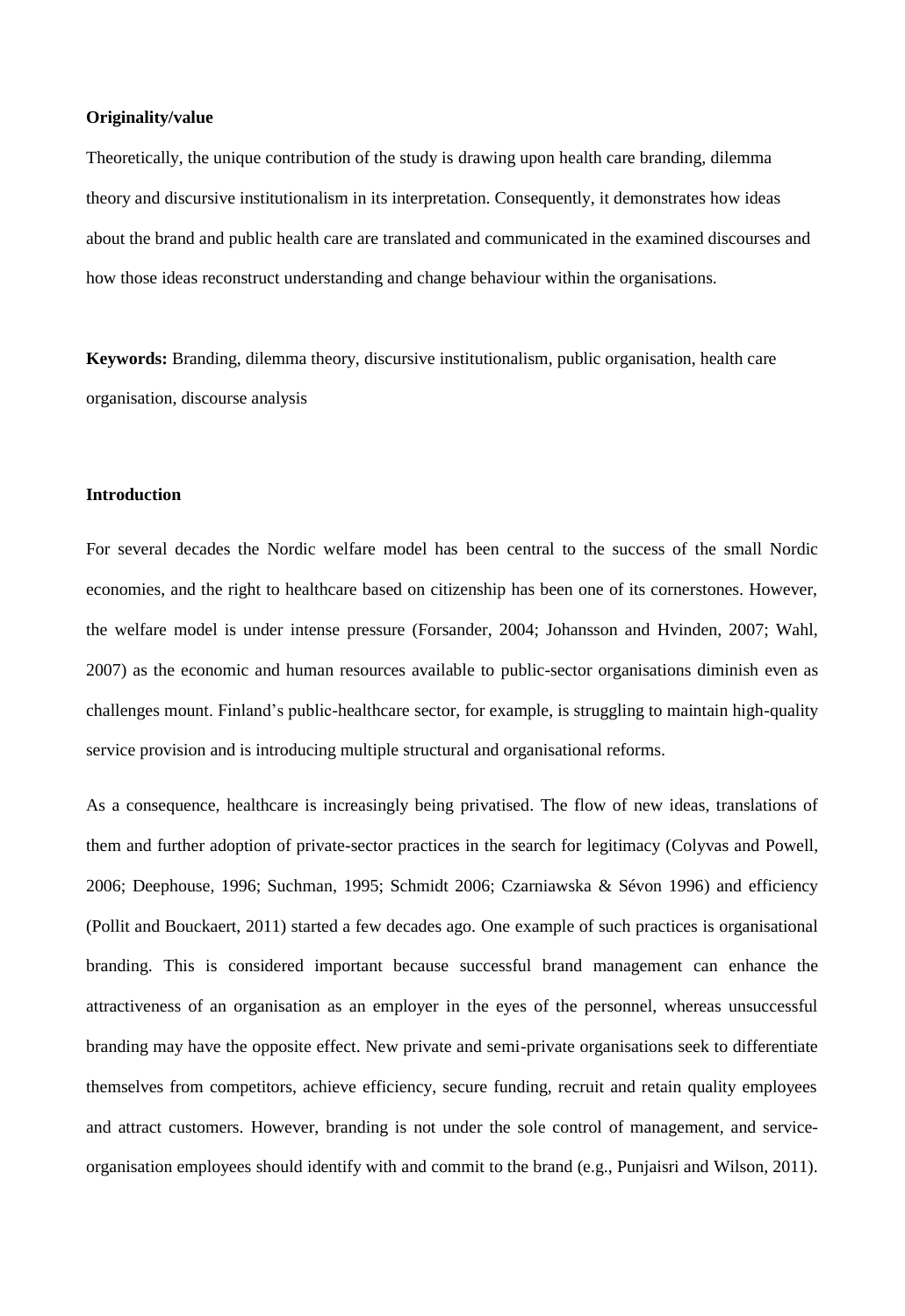Organisational branding in the context of these new private or semi-private healthcare organisations has not been widely researched, despite the clear evidence from other management areas of difficulties in trying to adopt private-sector practices (Kallio and Kuoppakangas, 2013). We argue that there is limited understanding of how employees in these new organisations understand and commit to branding and the specific dilemmas linked with it. Our aim is to address this issue, and investigate how healthcare professionals in three healthcare organisations understand the new organisational brand and the related practices, and the extent to which the dilemmas that arise are connected to their understanding and interpretative repertoires. The study relies on a discourse analysis of interviews with managers and employees in healthcare organisations.

On the theoretical level we build upon the existing literature on public branding (e.g., Chapleo, 2010, 2013; Suomi, Lemmetyinen and Go, 2013). Although the case organisations have undergone a transformation into an organisational form resembling a semi-private business, the municipal enterprise, they are still owned by public-sector municipalities and are responsible for producing public services. Moreover, because of broad organisational reforms in our case organisations, we also consult recent academic literature on rebranding (Miller, Merrilees & Yakimova 2014) to refer to rebranding of the Finnish healthcare sector.

We utilise dilemma theory (Hampden-Turner, 1981, 1990, 2009; Kuoppakangas, 2014) and refer to the literature on internal branding as a potential means of reconciliation (e.g., Punjaisri and Wilson, 2007, 2011). The contribution of this paper is twofold. First, it investigates the organisational and institutionalised ideas of branding / marketing activities from the perspective of employees. Second in identifying the dilemmas and offering reconciliation it contributes to the literature on the role of publicsector healthcare branding in safeguarding the competiveness of healthcare organisations.

## **The theoretical framework**

*Branding in a public-sector context*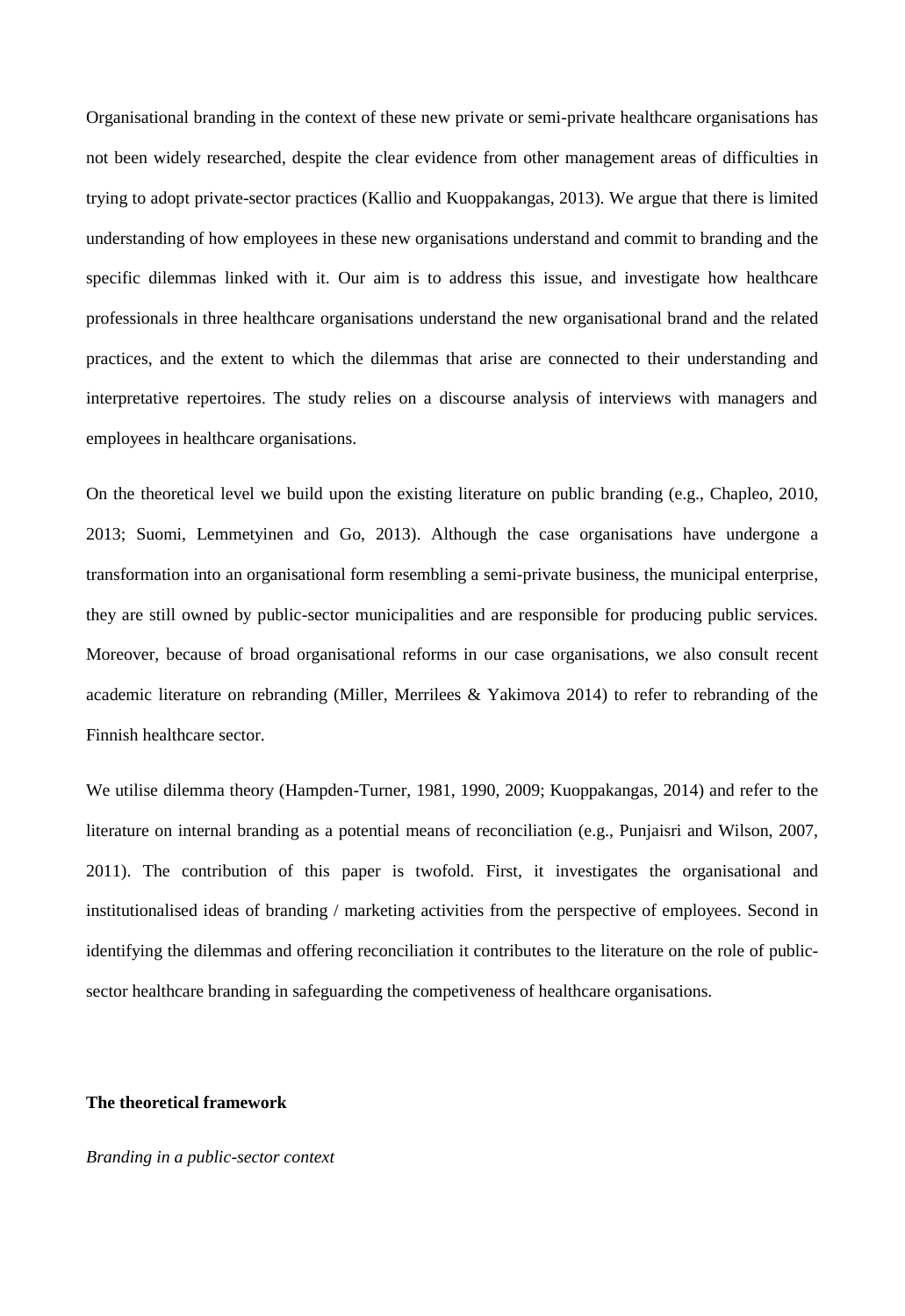The American Marketing Association (1960) described branding in terms of a 'name, term, sign, symbol or design…. intended to identify or differentiate goods or services from those of competitors'. This definition subsequently evolved to embrace certain emotional dimensions, and more contemporary definitions refer to brands imbued with 'their own qualities and characteristics that can provide emotional and self-expressive benefits to the consumer' (Stride and Lee, 2007). Branding follows the marketing concept in expanding to sectors away from its product roots (Kotler and Levy, 1969), to the wider non-profit community (Stride and Lee, 2007) and public-sector organisations (Wæraas, 2008).

Branding may have value for the public sector: good brands are central to generating and sustaining competitive advantage, and brand management is a basic organisational competence to be understood and developed (Aaker, 1996; Louro and Cunha, 2001). In practice, many public organisations are increasingly managed as organisational brands (Kotler and Kotler, 1998; Whelan and Wohlfeil, 2006). This move towards branding has largely come about through necessity, driven by factors such as increased competition, a focus on differentiation and increasing 'marketisation' (Becher and Trowler, 2001; Kotler and Kotler, 1998). However, some public organisations have a long way to go in terms of incorporating the branding concept and only limited progress has been made in developing practices and infrastructure that support effective branding.

However, private and public organisations are not identical. The latter have several functions that may require inconsistent values, struggle to find concise identity definitions (Wæraas, 2008), are arguably more complex, and find it difficult to commit their internal stakeholders to branding concepts (Hankinson, 2001, p. 231; Schultz and Barnes, 1999). The reticence to fully embrace branding may be attributable to the continuing debate on the desirability of marketing practices within public organisations (Jevons, 2006). The benefits of branding are challenging to quantify in any sector, but particularly so that concerning public services. Commercial models do not wholly suit organisations in which metrics such as market share, price premium, and loyalty were traditionally alien.

Branding in public organisations may create a spirit of unhealthy competition, prompting expenditure that is of dubious benefit (Sargeant, 2005). However, Blumenthal and Bergstrom (2003) suggest that it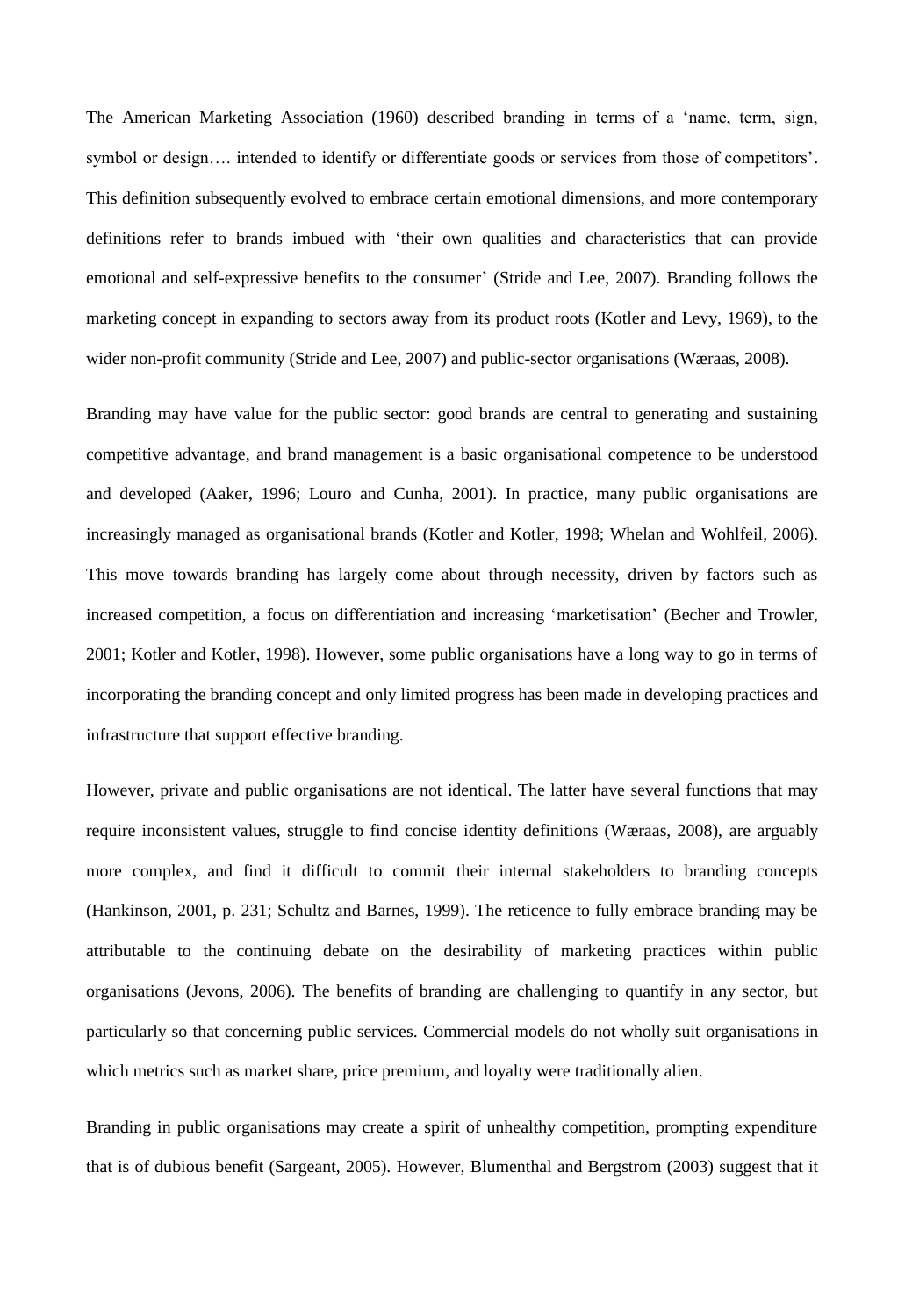can offer something of substance to help stakeholders differentiate between organisations. Brands may be both a strategic asset and a source of sustainable competitive advantage (Caldwell and Coshall, 2002). If they make the consumer's choice process more effective (Doyle, 1989), this alone could constitute a strong argument for promoting branding in the public sector.

Good branding must be able to embrace the complex stakeholder environment of public organisations. Marketing inevitably *invades* most areas of the organisation, and consequently marketing people will run up against internal stakeholders with strongly held views (Low and Fullerton, 1994). Cultural resistance to the ethos and practice of branding is therefore an issue for public organisations in which underpinning marketing philosophies may be theoretically uncomfortable (Brookes, 2003), and it may be difficult to commit internal stakeholders to branding concepts (Hankinson, 2001). The cultural context also influences how staff members implement brand values through social processes (Vallaster and de Chernatony, 2005). Organisational values may be a source of competitive advantage but only if the brand values are respectful of those values and embrace them (Hatch and Schultz, 2003).

#### *Healthcare branding*

Research on health care branding focuses largely on commercial health care providers (Kemp, Jillapalli & Becerra, 2014; Gapp & Merrilees, 2006) and therefore is conceptually embedded in the service branding literature (Kemp, Jillapalli & Becerra, 2014) rather than that relating to non-profit / public sector branding. Few studies focus on public sector healthcare branding (Hudson, 2009).

There are, however, inherent qualities common to all healthcare branding; as a sector it is a highly intimate and personalised service and therefore requires a solid organisational approach to deliver a unique standard of consistency (Kemp, Jillapalli & Becerra, 2014). All healthcare providers need to deliver the type of care required and communicate that, whether to end users, regulatory authorities or other stakeholders; a strong brand in healthcare can do this as it has the capacity to connect with people's emotions (Berry, 2000). The specific advantages of branding in public sector healthcare concern winning loyalty and competing effectively, in a time of increasing free choice in markets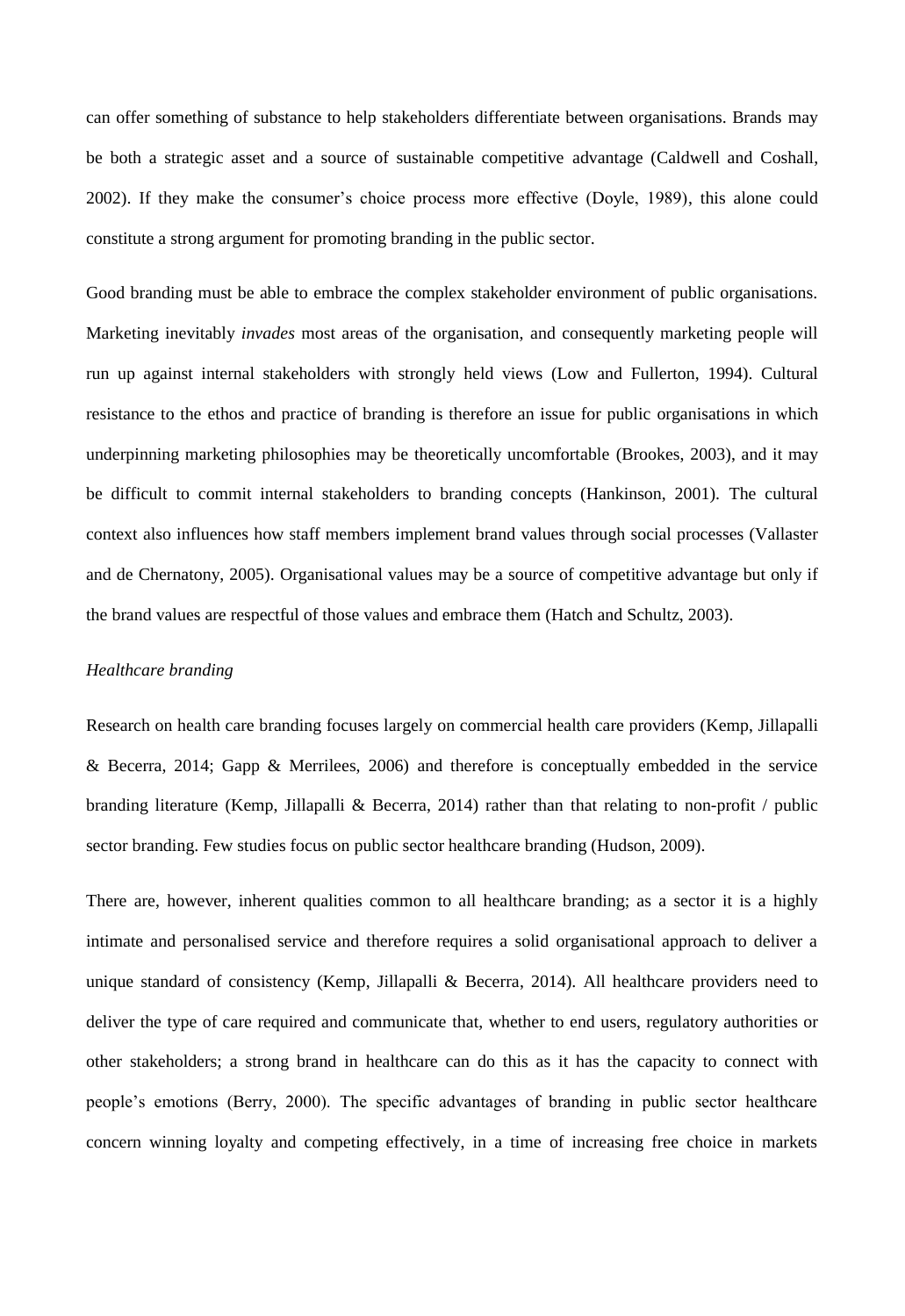(Hudson, 2009). It is acknowledged, however, that there remain significant challenges in terms of internal organisational values even when the benefits can be clearly articulated.

#### *Internal and external branding*

Organisational branding has long been a necessity for private-sector firms, and has been widely studied by marketing and management scholars (e.g., Aaker, 1996, Aaker & Joachimsthaler, 2002; Aurand et al., 2005; de Chernatony, 1999). Brand building and communication focusing on external stakeholders (e.g., de Chernatony & Harris, 2000), and tangible elements such as names, logos, slogans, colours and other visible elements (e.g., de Chernatony & Dall'Olmo Riley, 1997) are, however, only part of a successful brand-building process. We refer to this approach to branding later in this article as *external branding* (Davies, 2008; Vallaster & de Chernatony, 2006), the aim of which is to form a package that represents a compelling 'purchase value proposition' to prospective and current customers (Simmons, 2009, pp. 686-687). In addition, as stated in the previous section, managers should pay attention to employee engagement and internal branding (e.g., Punjaisri & Wilson, 2007; Aurand et al., 2005). This study relies on the definition of internal branding provided by Punjaisri et al. (2009, p. 567): 'The use of internal communication techniques and training programmes to educate employees about the brand promise'. Successful branding is understood as the alignment of external and internal efforts (see e.g., Simmons, 2009).

Internal branding has prompted far less research than external branding (Devasagayam, Buff, Aurand, & Judson, 2010), which is surprising given its growing importance. A brand's identity should be consistent with employee values and behaviour (Harris  $\&$  de Chernatony, 2001), and internal brand building is integral to developing a successful brand (Vallaster & de Chernatony, 2006). Miller et al. (2014) suggest that internal branding encourages both employees and managers to support a new branding strategy. This includes not only behaviour but also commitment to and understanding of the brand. Some use the terms internal branding and employer branding synonymously (Aurand et al., 2005) to describe branding with a special focus on internal constituencies, particularly employees (Foster, Punjaisri, & Cheng, 2010). Foster et al. (2010), however, distinguish between the two, suggesting that internal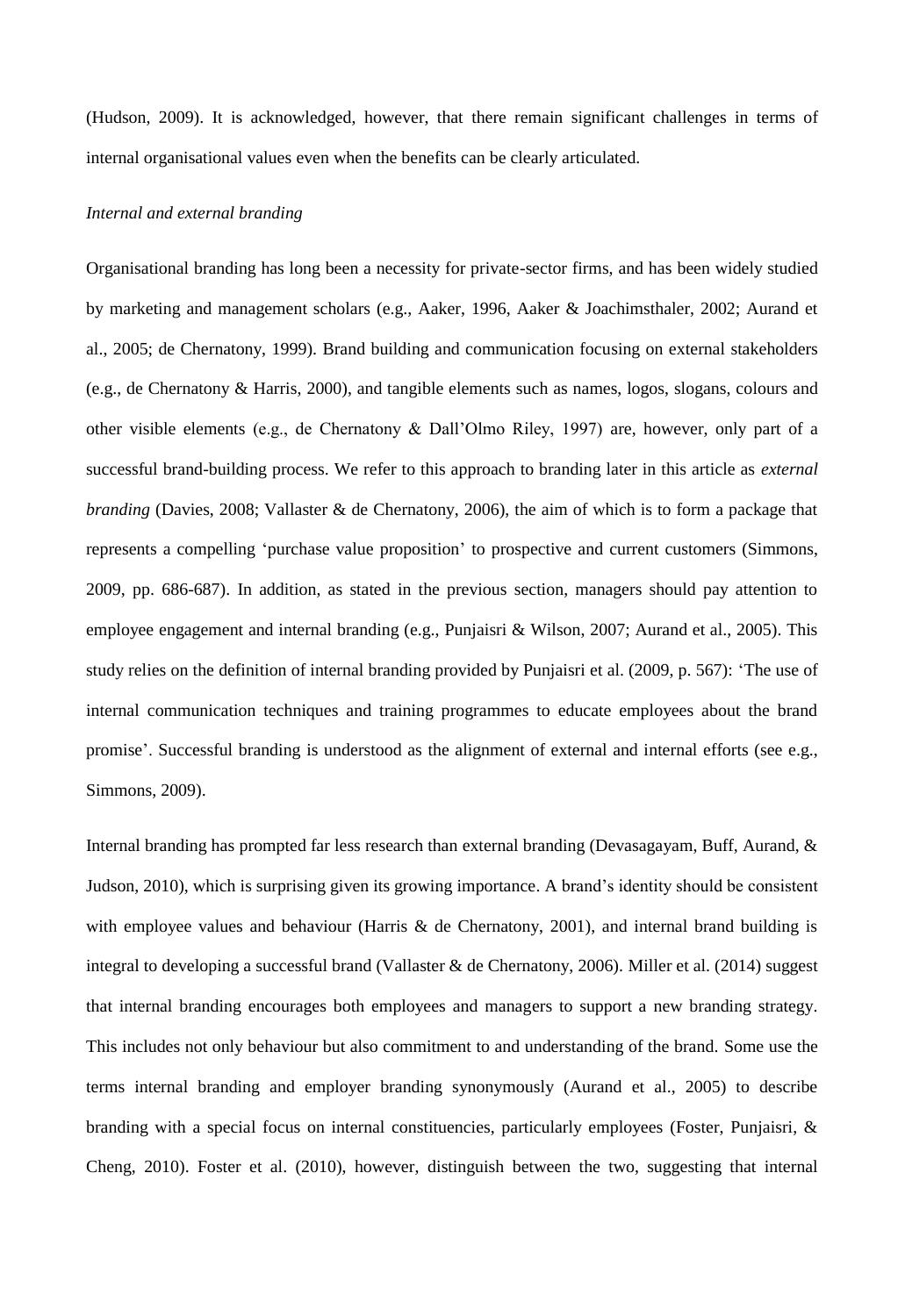branding has an internal focus (i.e., current employees), whereas employer branding pinpoints the external constituents, namely potential employees. Our focus here is on the former, but we acknowledge that internal branding is closely related to employer branding (see e.g., Aurand et al., 2005).

Contemporary public-sector organisations increasingly face the same challenges as private-sector firms. They are expected, for example, to differentiate themselves from competitors, to pursue efficiency, secure funding, recruit and retain high-quality employees and attract customers. Given the increasingly tough competition among public and non-profit organisations, brand building will inevitably simultaneously assume greater significance in the sector (e.g., Stride & Lee, 2007). Despite increasing research on branding in public-sector organisations (e.g., Chapleo, 2013; Wӕraas, 2008; Wӕraas & Solbakk, 2009), few investigations concentrate on internal branding, particularly in healthcare as the present study does. An exception is Gapp and Merrilees's (2006) study focusing on internal branding in a major healthcare organisation in Australia involving both public and private hospitals.

Insufficient understanding of branding may lead to a situation in which a brand is communicated only to external stakeholders, particularly customers, and employees do not fully identify with it or commit to it (e.g., Punjaisri & Wilson, 2011) also described as *living the brand* (Ind, 2001). That particularly affects service organisations because 'service employees are often considered the embodiment of the service brand in the consumers' eyes' (Punjaisri, Wilson, & Evanschitzky, 2009a: 561; see also Simmons, 2009), and influence stakeholders in various service encounters (Punjaisri, Wilson, & Evanschitzky, 2008). Internal branding has a positive impact on employees' brand identification, brand commitment and brand loyalty (Punjaisri et al., 2009a; Punjaisri, Evanschitzky, Wilson, 2009b), and according to Miles and Mangold (2005) forms a psychological contract between an employee and an organisation that goes far beyond the employment contract. Furthermore, Vallaster and de Chernatony (2006) strongly emphasise leadership and the example a manager sets in legitimating the importance of service delivery to employees. Miller et al. (2014) consider internal branding activities to relate to encouraging stakeholders to buy into the new brand as well as to ensuring the continuity of brand elements.

#### *The dilemma approach*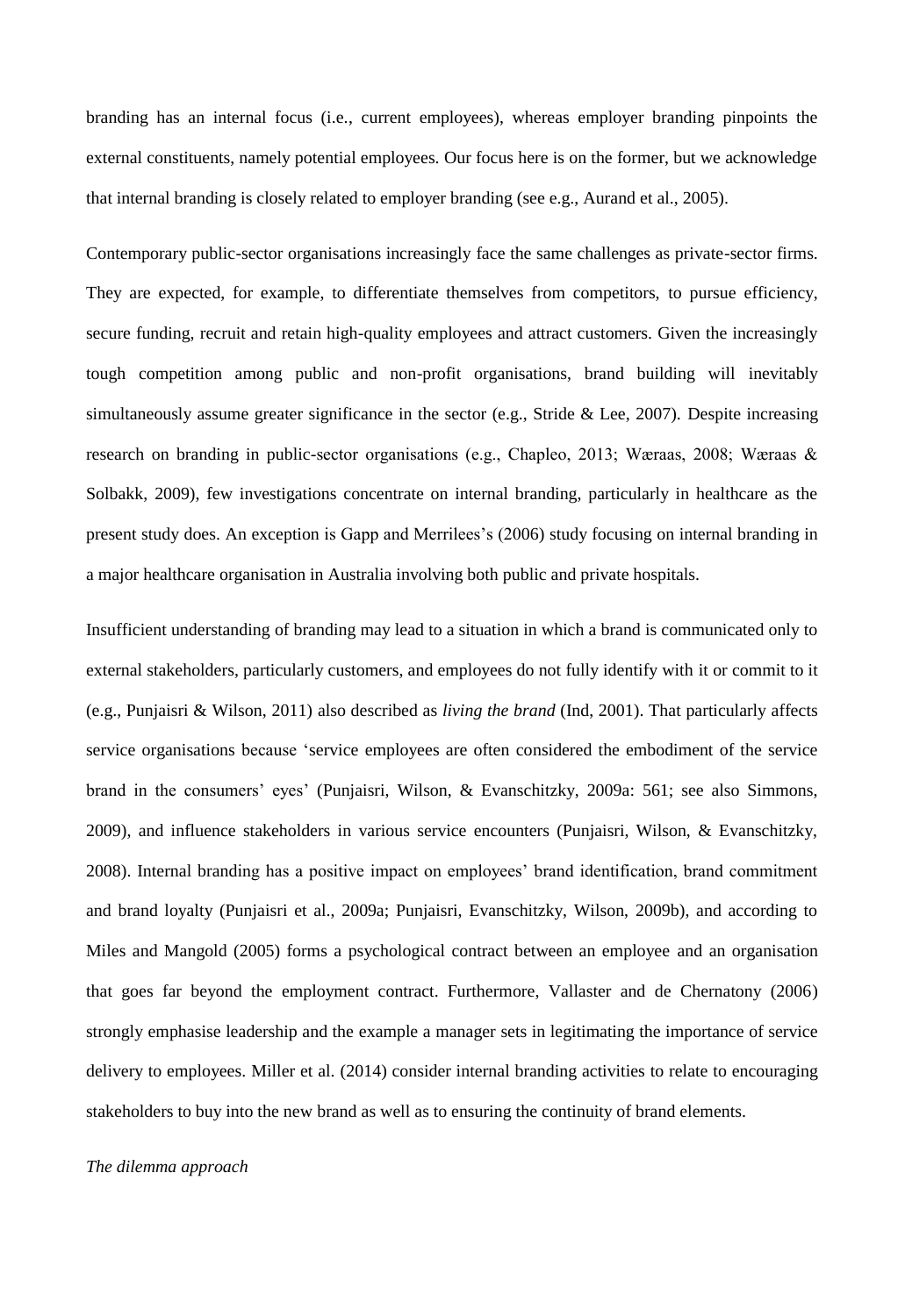Branding (both internal and external) requires on-going decisions in terms of desired brand values, positioning, messages, and prioritising stakeholders, for example. These decisions may necessitate a greater degree of compromise in public-sector organisations than in private companies owing to the challenges discussed above. However, in any decision-making process there is rarely one optimal, correct response (Kuoppakangas, 2014). The dilemma approach therefore seems to offer a framework for identifying extremes in any decision dilemma (e.g., the optimum brand position on any two opposite variables) through recognising the organisation's position in relation to those extremes (when compromise may be detrimental to both). The question is whether optimum brand-strategy practice falls closer to the middle or to either extreme: it is not simply a matter of looking for that elusive point of balance in brand management, but it is rather a *both-and* reconciliation process aiming at synergy of the two extremes. In this the dilemma approach could offer insights and a workable model of public branding.

Dilemmas are considered a prevailing phenomenon in the current literature on organisational studies and the public sector (Pollit and Bouckaert, 2011; Smith and Lewis, 2011; Storey and Salaman, 2009). However, the discussion tends not to go further into how the dilemmas are generated and how they might be reconciled. Furthermore, the theoretical discussion appears to be rather scattered and unfocused, the emphasis in much of the literature apparently being on avoidance (Quinn, 1988; see also Handy, 1994). By way of an exception, Hampden-Turner (2009) suggests that cherishing rather than avoiding dilemmas may be more fruitful, and may foster new, innovative solutions in organisationaldevelopment schemes (Figure 1).

Figure 1. The reconciliation of dilemmas (adapted from Hampden-Turner and Trompenaars, 2000, p. 355; Hampden-Turner, 2009, pp. 107-127 see also Kuoppakangas 2014)

Thus, as Hampden-Turner (2009) points out, strategic dilemma management and reconciliation is an ongoing process that is helical in structure, hence the core task is to find the best solution at the time and then to prepare for the next dilemma (Figure 1). This gives us good reason to adopt Hampden-Turner's (1981, 1990, 2009) dilemma theory in this study given its methodological acceptance of the fact that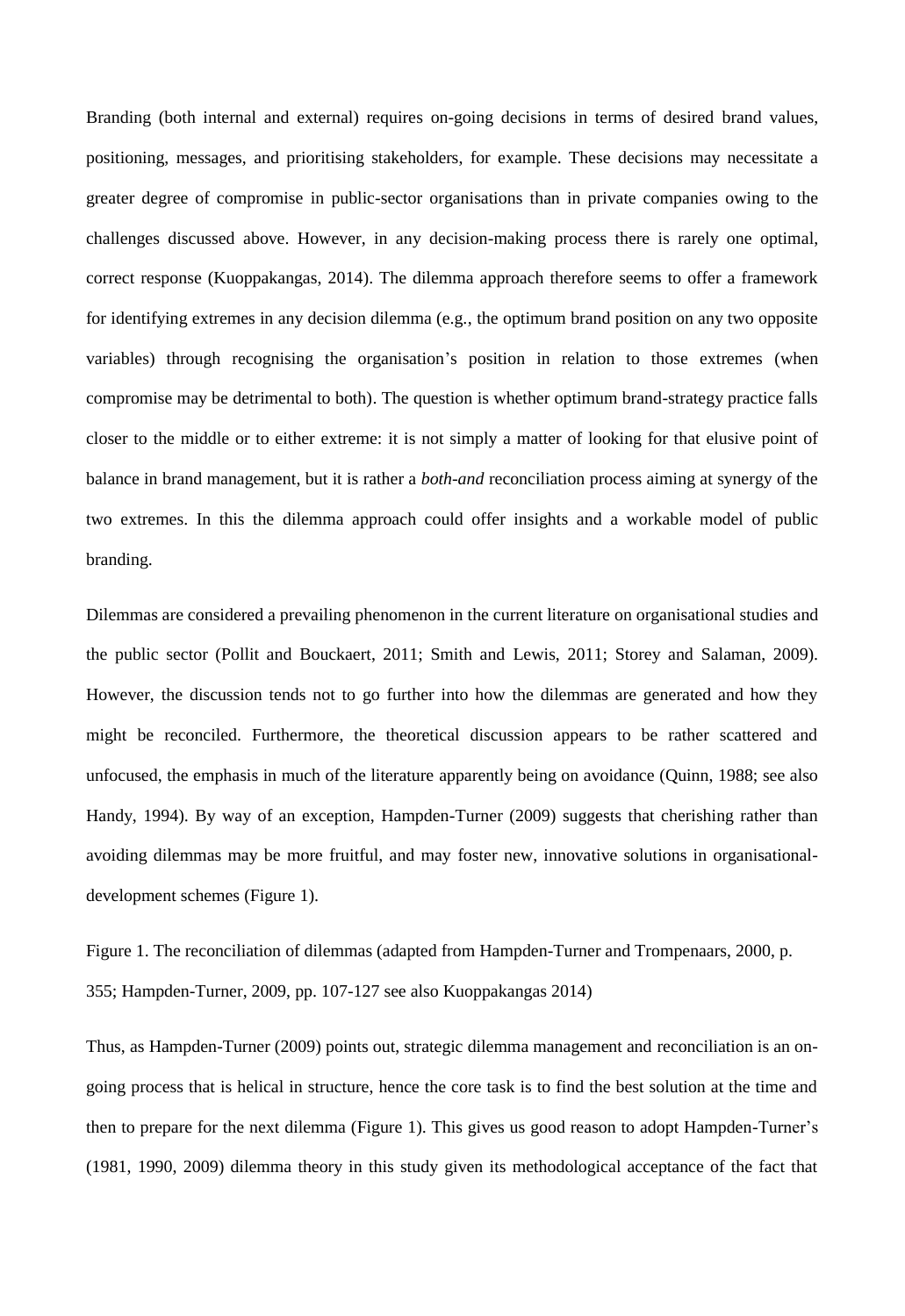dilemmas exist in economic and organisational contexts, and that such dilemmas may be reconciled and used strategically to strengthen an organisation's competitiveness.

#### **Data collection and analysis**

Finland is a Nordic welfare state, and thus a relevant research context on the subject of marketing in the public-healthcare sector undergoing a privatisation-type transformation. The qualitative case research for the study was carried out in Finland in 2007 and 2011. The three case organisations, UlabA, UlabB and UlabC, are Finnish publicly-owned university-hospital clinical laboratories. All three went through similar organisational processes of transformation to become municipal enterprises from their former balance-sheet-oriented form in the late 1990s (UlabC) and in 2004 (UlabA and UlabB). Their combined annual turnover at the time of the data collection was approximately EUR 30 million, and they employed close to 2,500 people.

The criterion for inclusion was that the organisation had to be a municipal enterprise. The first, UlabC, was chosen because it had recently become one. The CEO was the first to be interviewed, and the snowball method was used to find new informants and new case organisations. All the informants at UlabC mentioned UlabB and UlabA, which were therefore chosen as further cases. The interviews were thematic in nature.

A total of 20 informants (five from each case organisation and five experts on the legal and economic aspects of becoming a municipal enterprise) were interviewed. Given the uncertain future of this form, another four informants were interviewed in 2011 to acquire current information on the relevant legal issues. All the interviews were transcribed and content-analysed in five phases. Moreover, the researchers had access to secondary data that enabled them to develop a thorough understanding of the case organisations and their contexts, and supported the interpretations based on the primary data (Shank, 2002; Silverman, 2000; Yin, 2003).

#### *Discourse analysis*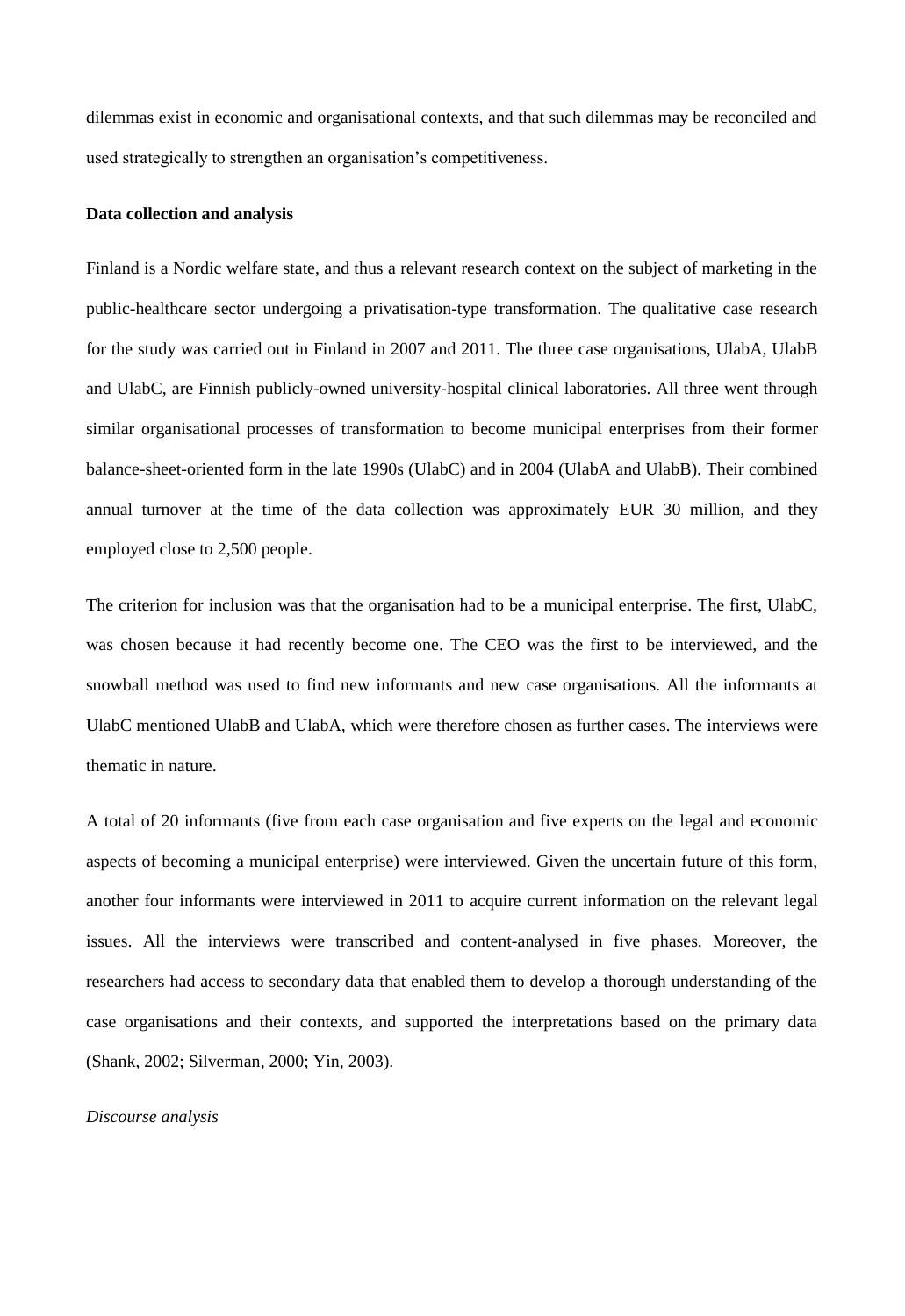Discourse analysis is a loose methodological framework rather than a single method (Grant *et al.*, 2004). The focus is on language, and how it creates social reality. Language gives meaning and simultaneously constructs, reproduces, and transforms the social reality in which we live (Jokinen *et al.*, 1999; Grant *et al.*, 2004). Discourses are a two-way relationship: the discursive event shapes and is shaped by institutions, structures, and situations. Discourses are constitutive both in maintaining the status quo and also in transforming it. The analysis potentially shows how discourse is central to the social construction of reality, and how, via a variety of discursive interactions and practices, it goes on to shape and influence people's attitudes and behaviour. Consequently, discourse analysis may shed light on the meanings managers and professionals assign to the organisational transformation into a municipal enterprise from the former public-sector organisation, and to the new organisational brand. Our interest is in how people use different and conflicting discourses to understand the world around them or to achieve certain goals (Eriksson and Kovalainen, 2008).

Moreover, the three case organisations of this study are representatives of professional bureaucracy and of institutions (Scott, 1996; Tevameri, 2014; Mintzberg, 1979). Furthermore, as organisations they are greatly dependent on and influenced by healthcare professionals and public policies and have therefore been labelled institutionalised organisations (Mayer & Rowan, 1977; Scott, 1983b, pp. 102; see also Peters, 2012). According to Schmidt (2006) in the discursive institutional approach, institutions are defined by ideas and how they are communicated through discourses and discursive interaction. Ideas are central to change and may constitute new institutions, in other words, change but also continuity. In the discursive institutional approach, ideas constitute discourses which aid the (re)construction of actors' understanding of issues like change and help to redirect their actions within the institutions involved. Discourses are sets of ideas that may introduce new values, rules and practices and legitimate those ideas (Schmidt, 2006; Peters, 2012, pp 112-126).

The discursive approach adopted in this study reveals how the participants understood the new organisational brand (Potter and Wetherell, 1987), and how that might have shaped their activities in the enterprise. Accordingly, the aim is not to generalise from the results. The approach relies on sociopsychological discourse analysis, the aim of which is to identify interpretive repertoires.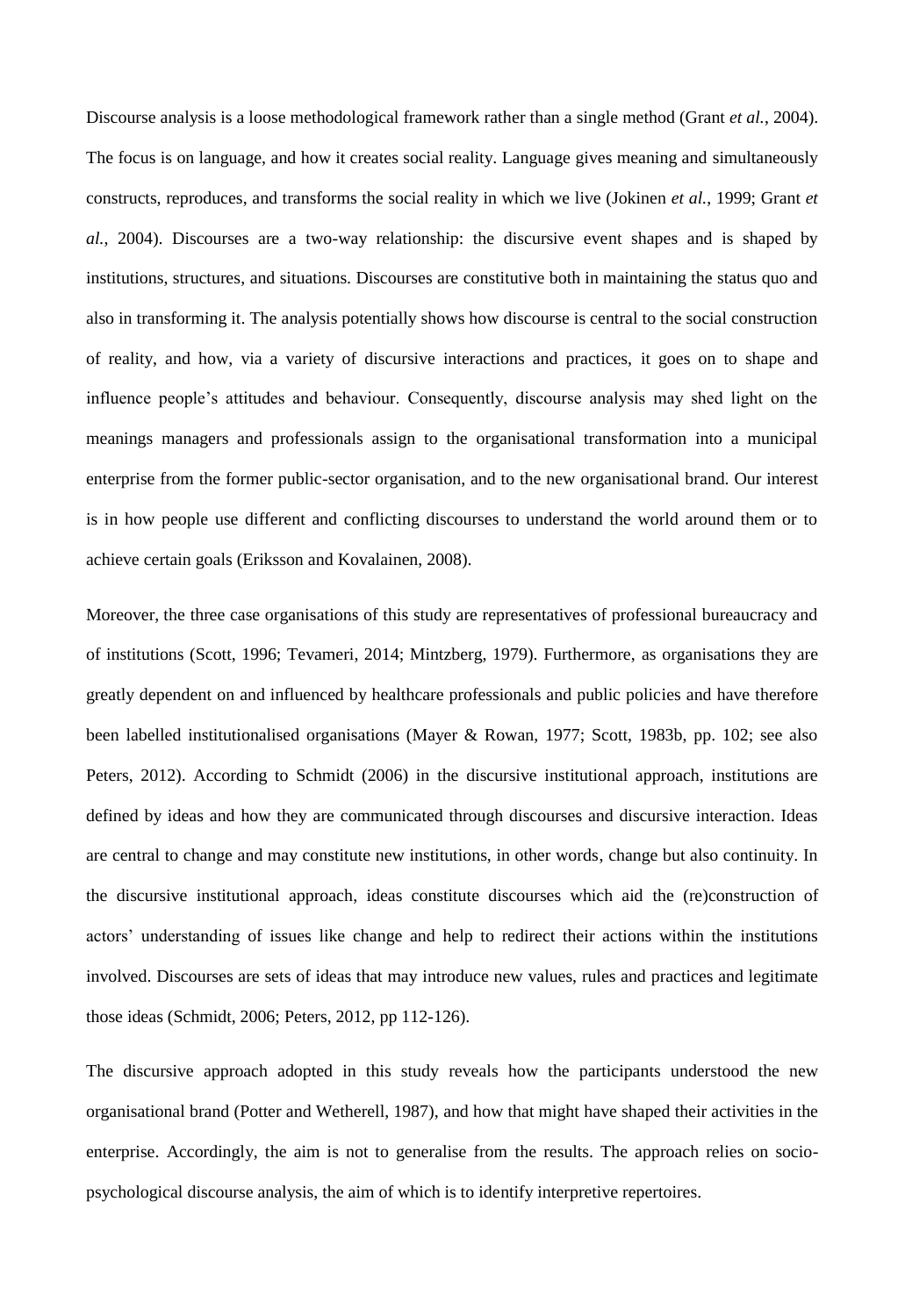## *Analysis*

The analysis began by transcribing the recorded interviews and one of the authors [1] reading the texts to identify the sections in which the participants talked about the municipal enterprise form: the motives and reasons and the outcomes. These sections were discourse-analysed, focusing on the following issues (e.g., Eriksson and Kovalainen, 2008):

- What kind of conflicting ideas and tensions could be elicited from the texts?
- What consequences or requirements could be constructed for the new organisational brand?

The aim was to identify how the healthcare professionals understood the municipal enterprise, what kind of ideas they had formed about the new municipal enterprise as a brand, and how those ideas influenced their actions in this new public health care organisation representing a new or emerging institution (Schmidt, 2006). It is important to underline that we did not attempt to isolate or compare the views of individuals, or to compare the accounts between different individuals or organisations, but rather sought to generate knowledge about the meanings that could be attached to the municipal enterprise organisational form – the new organisational brand. The analysis and identification of interpretative resources is an iterative interpretive-analytical process of reading, re-reading, and coding interviews as categories of discourse and practices emerge, to be further considered in relation to each other (see Golden and Geisler, 2007). We identified four interpretative repertoires: *The municipal enterprise as an economic solution; the municipal enterprise as a magic wand; the municipal enterprise as a factory; and the municipal enterprise as a servant of the customer*.

## **Findings: Interpretative repertoires of the municipal enterprise as new brand**

The repertoires, the discursive moves they represent, the specific practices the moves were associated with, and what they accomplished with regard to the brand are discussed in this section and summarised in Table 1.

**Table 1.** Interpretative repertoires of the organisational brand and associated discursive moves, practices and consequences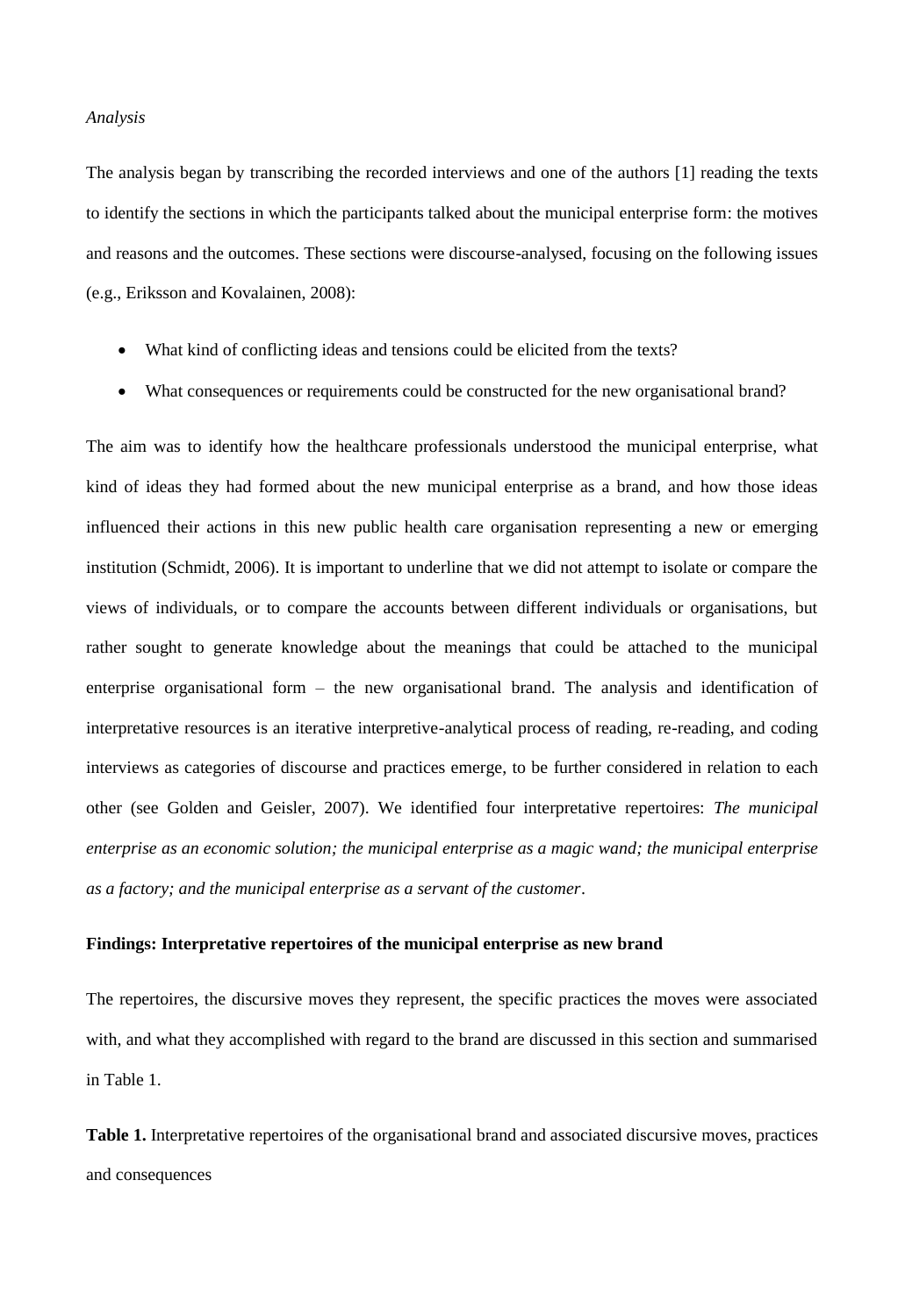#### *The municipal enterprise as an economic solution*

The discursive repertoire of understanding the new organisational brand from the economic perspective becomes evident in the analysis. The idea of needing to be more business-like in operations is a recurrent theme, and this is closely related to money, funding and economic efficiency. Maintaining a low price for and streamlining service processes, achieving efficiency and flexibility in decisionmaking, enhancing market-oriented capability, and addressing resistance to change are also emphasised.

The municipal enterprise as an organisational form is constructed as a tool for promoting professional leadership by having a CEO and separate budgets and profit and loss statements, and with the idea of self-funding its activities. The participants distinguished between the past and the present where the municipal enterprise was capable of doing more.

...and the core idea of the municipal enterprise is to be run by individuals who are responsible for the finances...I think it's the economics, it's easier to operate as a municipal enterprise when you can remove the overlaps. (H10)

Conversely, the participants expressed the idea that only by being a separate municipal enterprise could they achieve financial gains.

We do budgeting, we follow [the costs], we conduct tenders, we have sort of caught up with the idea of the municipal enterprise and those hard facts…we have lowered prices too. (H3)

The municipal enterprise as a new organisational form inspired considerable discussion of costeffectiveness, and of developing the organisational structures to deliver greater efficiency in healthcare. The issue of transparency also arose in terms of putting a *price tag* on healthcare services visible to all stakeholders.

Well, does it make sense to have your own money? If we know that for this price we can sell the products and it's a good business, this is the main issue in the municipal enterprise and we could then expand our activities. (H3)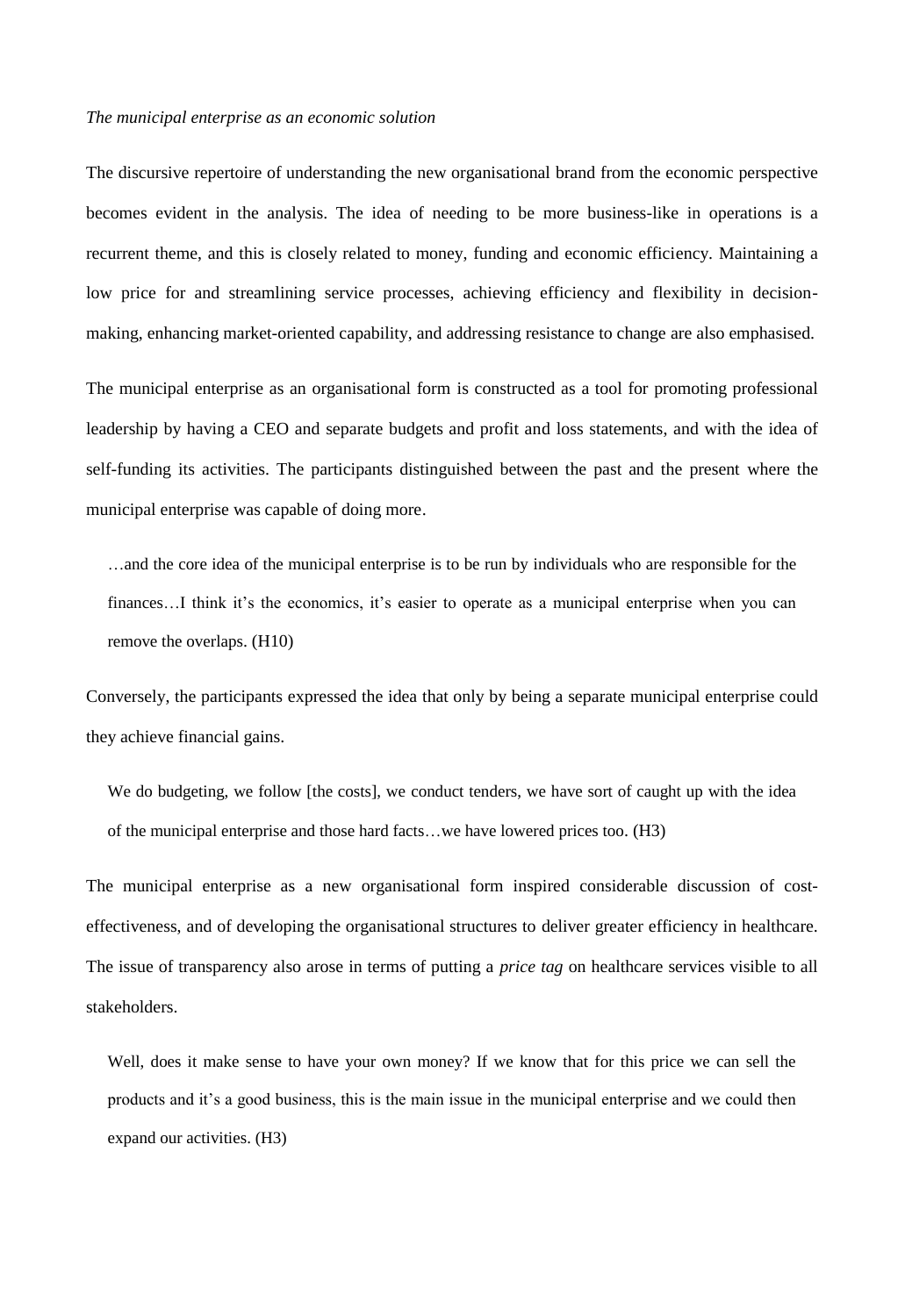Despite these positive repertoires the healthcare professionals found it difficult to construct ideas that combined economics and care, and the lack of a customer/patient focus became visible in the analysis.

## *The municipal enterprise as a magic wand*

The second repertoire concerned the municipal enterprise as an entity coming into existence through signs of external branding such as logos, advertising slogans, colours, and fonts. The new organisational brand was seen as a trend:

These organisational models come into fashion, and why not use them. As this change was made in [other laboratory] it was a good stimulus for us to do it as well. (H14)

The organisational brand was understood as a way of developing an external brand for the organisation. Here the emphasis was on how the organisation looked from the outside, and how the brand – acting like a magic wand – would make it better.

This is some kind of branding, that the […] hospital district organisation is doing, this transformation into a municipal enterprise! (H11)

In this repertoire new websites and other marketing materials were portrayed as signs of the new municipal enterprise.

Have you seen our home page? It looks nice. The advertising company tells me that the content has to be updated frequently. But who has the time to do that? (H3)

Through these artefacts the participants made sense of and constructed the new organisation, and expressed their pride:

Our annual report has a very professional look, it's produced on high-quality paper, as you can see. It's very informative and our high-tech processes are well presented. (H10)

In this repertoire the municipal enterprise acquires a special status or a symbolic and almost mystical role: 'I don't know what is in this municipal enterprise form, but it seems like a magic wand'*.* (H4)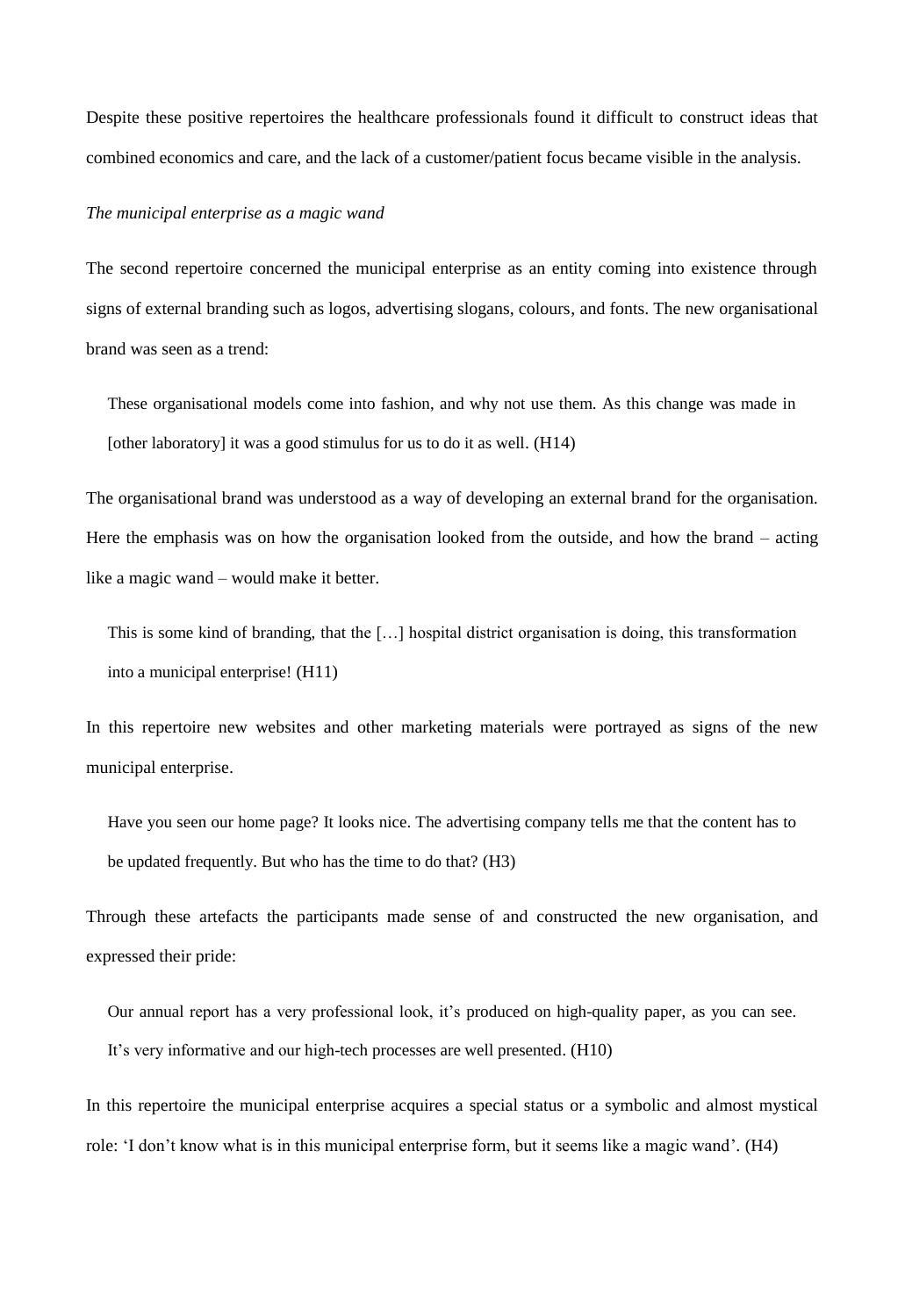In this repertoire the magic wand can be viewed as a positive trigger for change but it can lead to disillusionment.

One thing I can say is that this is not a magic wand – but it does somehow give a more business-like status to a public-sector organisation. Nevertheless, I can't see how just an organisational form can increase efficiency. I have to say I have seen quite the opposite happen with these quasi-market public organisations. (H8)

#### *The municipal enterprise as a factory*

In the third repertoire work in the new municipal enterprise was discussed using the metaphor of a factory. This repertoire spoke of the confusion surrounding the adoption of a municipal enterprise organisational form and the sense of unease with the outcomes.

Really I don't know what has changed [...] or what brought the change about. I'm not sure if it was the municipal enterprise form that did it, or the management […] I mean the new efficient factory-type laboratory processes. (H17)

Overall, there was a strong sense of confusion and uncertainty surrounding the idea of the municipal enterprise.

…we had some kind of briefing where the municipal enterprise form was explained to us, but I don't know how much we understood about the real change from before. (H12)

The job titles adopted also reflect the ideas of a factory (the former department nurses are called supervisors) with the underlying promise of improved remuneration.

The argument that it would be easier and there would be an opportunity to give the employees better pay and to introduce a bonus system; that was an outrageous lie; there was no truth in it. This is causing a lot of bad feeling and it will never be healed.

Ah well, to me all this seems very hypocritical. It may look good on the outside, but if promises made to the employees are not kept… (H11)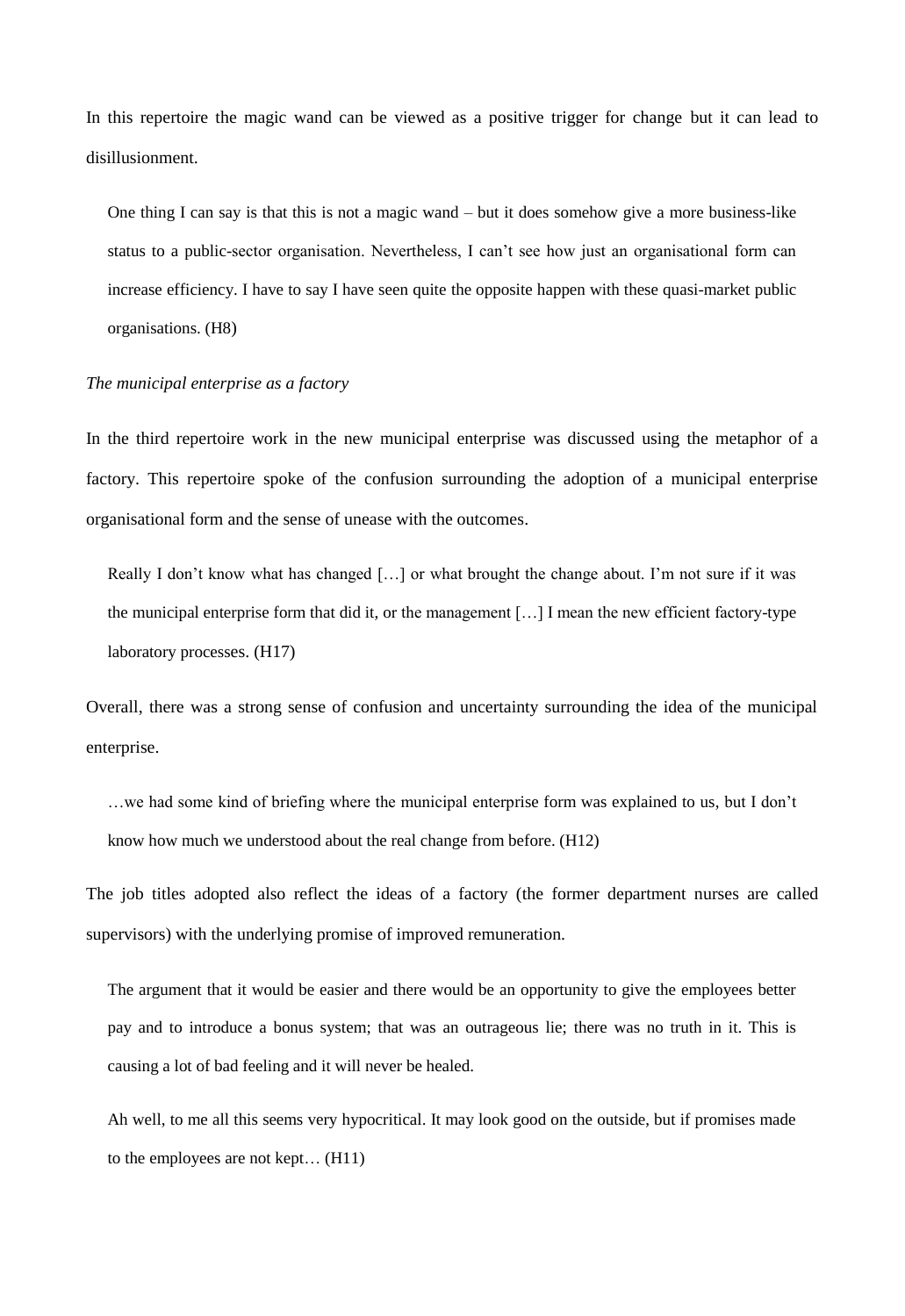The idea of the municipal enterprise is also constructed by resorting to a new vocabulary reminiscent of the factory: '*We talk all the time about outputs, work inputs, numbers…'* (H16). Equally, it is reinforced by constructing efficiency as the antithesis of good patient care:

If we advertise that we give high-quality care, but don't have the time to do so, which we did have before the organisational change, there's a big question mark. (H16)

## *The municipal enterprise as a servant of the customer*

The adoption of the municipal enterprise was emphasised in relation to the high quality of laboratory diagnostics as well as the speedy delivery. '*We have top quality, we are reliable, and our expertise receives the highest praise in our customer surveys*' (H11). In this repertoire the successful lowering of the laboratory-service prices was also portrayed as a positive outcome of the municipal enterprise transformation.

Despite these positive outcomes for the corporate customers the individual patients were construed as victims of the change. '*We have these long waiting-room benches on which the customers sit so we have forgotten the customer a little bit'.* (H16)

The lack of money and time for patient care were construed as a challenge to the institutionalised ideas of professional values held by healthcare professionals:

When we think about professionalism, you don't want to hear about being able to afford it when professionalism is about taking care of patients'. (H3)

## *The interpretative repertoires and their consequences*

The interpretative repertoires identified in the analysis seem to point towards multiple dilemmas that healthcare professionals and their organisations must tackle. On the one hand the strong focus on financial gains and efficiency seemed to override any other goals in the adoption of the new organisational brand and the municipal enterprise organisational form. In particular, the employees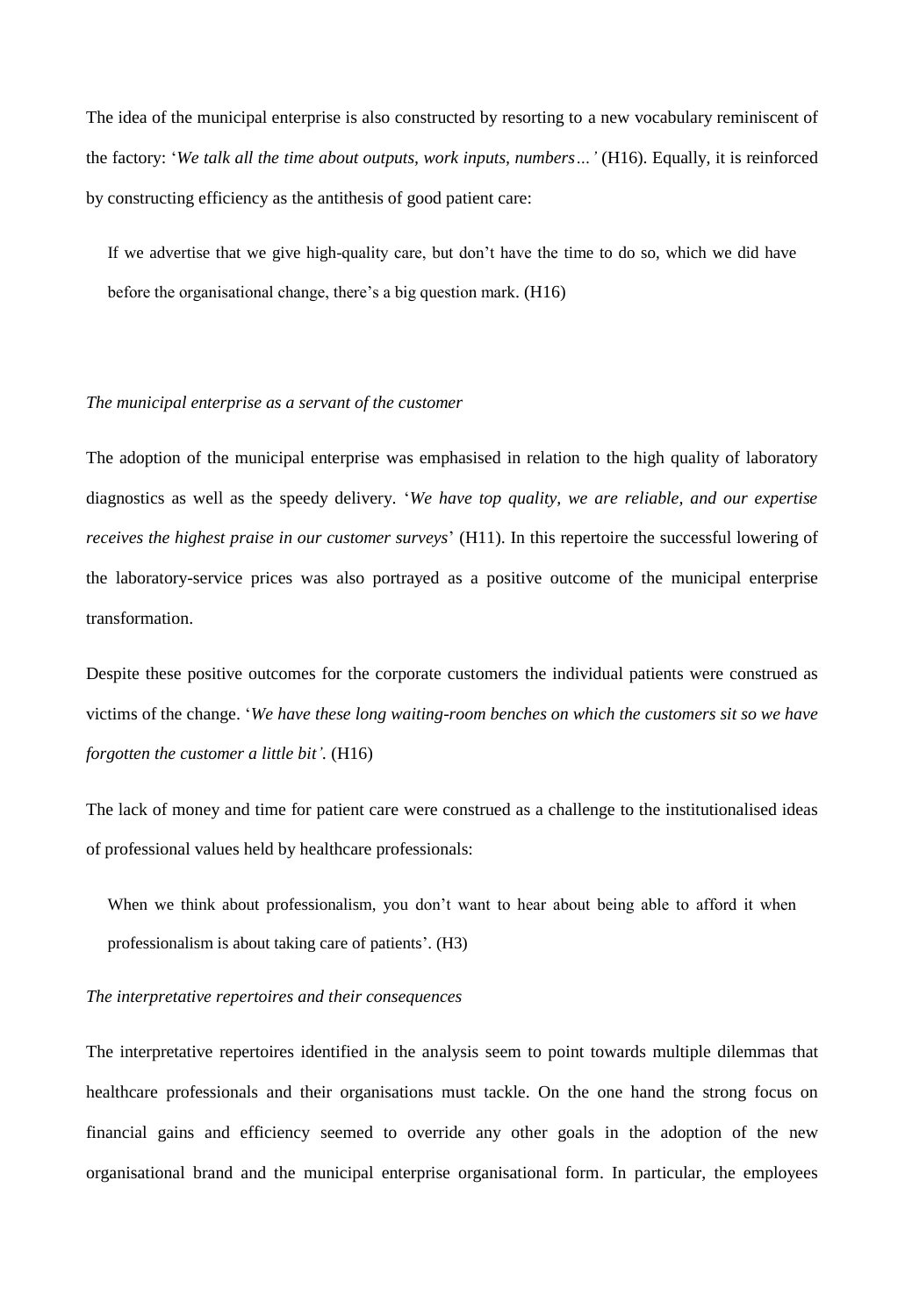constructed an idea that the patients had been forgotten in this process: the time allocated to them at the laboratories had been reduced so as to cut costs, leaving patients' questions unanswered and them feeling insecure.

**Table 2.** Dilemmas identified in the analysis of interpretative repertoires

The strong focus on finance, budgets, and resources and also the implementation of streamlined factorytype processes seem at odds with the core values of healthcare – high-quality patient care, empathy and humanity – leading the professionals to feel they are failing to deliver their brand promise to the customers due to time constraints and the need to cut costs (Table 2).

The strong economic and efficiency focus may also affect the brand promise, and thereby disappoint patients and healthcare professionals alike. An undelivered brand promise could be considered a failure in that it means not meeting customer expectations. Apparently, the informants are uneasy and confused about the new marketing orientation, and in particular about the municipal enterprise as a new organisational form and the organisational brand (Table 2).

## **Discussion**

Public-sector organisations are entering new private or quasi-private markets on various levels. They need to respond to competitive pressures similar to those private organisations face, thus brand building has assumed greater significance in public healthcare but received limited attention in research, and the perspective of employees has certainly been neglected. This study aims to address that knowledge gap and contribute to research on how employees interpret public-sector and healthcare branding. It examined how healthcare professionals in three case organisations talked about the adoption of a new organisational brand, how that shaped their understanding of the new organisation and their own work within it, and how the dilemmas that arose related to their interpretative repertoires. The findings are based on a discourse analysis of interviews conducted with managers and employees in these healthcare organisations.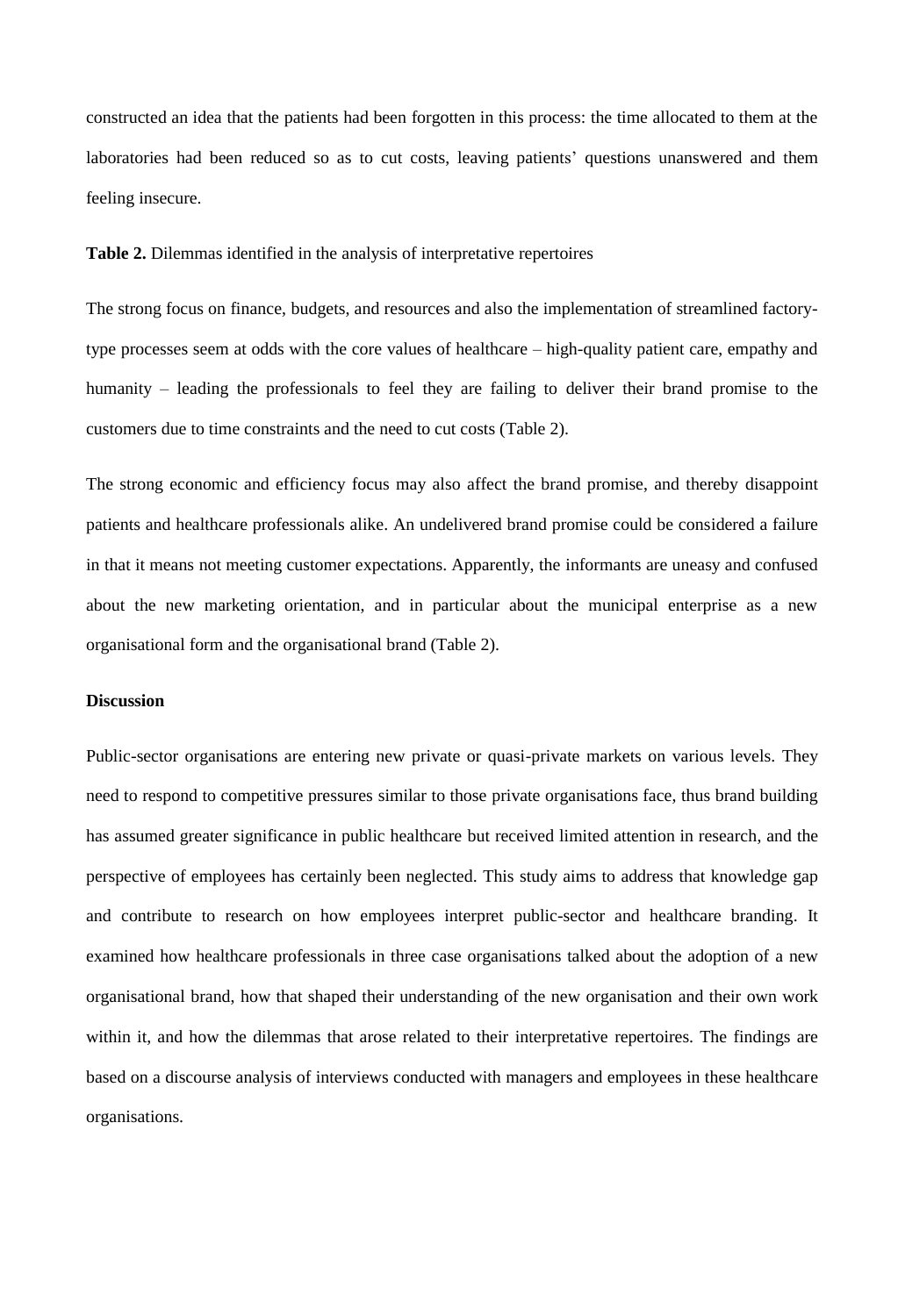Business-type tools and activities are increasingly applied in public sector organisations. According to the notion of discursive institutionalism (Schmidt 2008), ideas flow into organisations from the external organisational environment and branding is a good example of such a diffusion of ideas. Depending how those ideas are discussed and understood will bear an effect on how the new ideas are accepted and translated into the organisation, and if they will imply changes (Czarniawska & Sévon 1996; Bonnedahl & Jensen 2007). Due to the inherent differences between the public and private sectors, the adoption of private-sector ideas may create dilemmas in public organisations (Thynne & Peters 2015; 2015; Lane 2009).

The current research has identified four distinct interpretative repertoires: the organisational brand as 1) an economic solution, 2) a magic wand, 3) a factory, and 4) a servant of the customer. The new brand was understood to strongly reflect the desire for more business-like actions in the three organisations. Being more business-like was associated with economic efficiency, cost savings and accountability. The new organisational brand led by a CEO and accompanied by more autonomous decision-making was considered a change for the better.

However, the adoption of a new organisational brand as a municipal enterprise was challenging for employees in several respects. The existence of external branding with its clear signs and symbols to external stakeholders was acknowledged, but the infomants had mixed feelings about the essence of the municipal enterprise. The external brand did not translate into communicating the brand to other stakeholders, especially to patients and colleagues. The factory metaphor was applied to describe the working conditions and service provision and was in stark contrast to the brand slogans around taking better care of the patient.

It was the extensive focus on external branding and lack of internal branding that gave rise to the dilemma whereby the outward brand message was not communicated inwardly in an understandable way. The healthcare personnel relied on a fairly narrow idea of the municipal enterprise as a new organisational form. For the informants, having only the external brand to encapsulate the new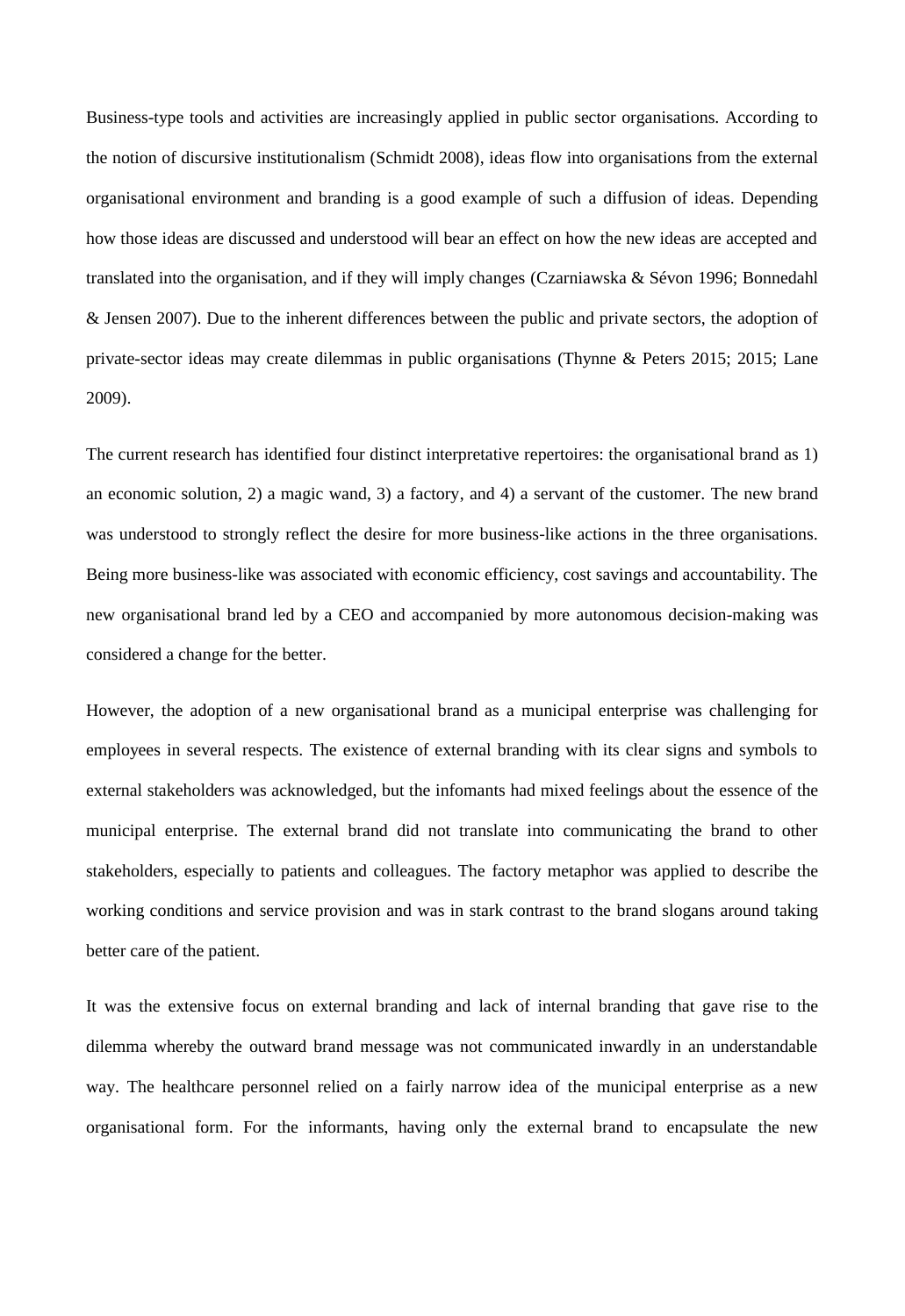organisational form created suspicion and scepticism, and they felt jeopardised the reliability of the services provided and challenged their own professional ethics and status.

The findings indicate that predictable dilemmas may lie ahead in the implementation of private-sector type economic and efficiency methods in public-sector healthcare organisations, which may demand innovative reconciliation. Given the *sui generis* nature of the private and public sectors (Olsen, 2010; Thynne, 2010; Lane, 2009, p. 8), and the fact that public-healthcare service provision is funded from taxation, it might be useful to give deeper consideration to the notion of customer service aimed at patients. Although the need for cost cutting and economic efficiency in public services applies to public healthcare, these organisations might benefit from adopting the customer focus from private-sector organisations and branding. In rebranding Finnish healthcare to convey it as business-like and customer focused, strong leadership, coordination across multiple functions, and stakeholder consent are clearly important, as suggested by Miller et al. (2014).

In line with dilemma theory, we attempted to reconcile the dilemmas we identified, and leant towards the literature on internal branding to do so. Healthcare professionals could be given more training to help them cope with new processes, and to develop new ways of working to better serve their customers, or patients, under the new organisational form and brand. They need tools that give patients the feeling that they are close, and will meet a human being who cares. Care professionals could also benefit from a better understanding of the economy and budgeting in their organisations. In their everyday choices they might then find opportunities to meet the needs of more patients than they did previously. Training on internal branding in the early stages of the branding and adoption process could foster the reconciliation of dilemmas by fostering brand understanding and internal brand buy-in (Miller et al. 2014).

It is also worth pointing out some specific features characterising the application of brand-management philosophy to trigger the adoption of new organisational forms within public-sector organisations. Managers and employees in public organisations adopt ideas about business tools from the external environment. Thus, ideas are translated into the organisation but it is important to be aware of the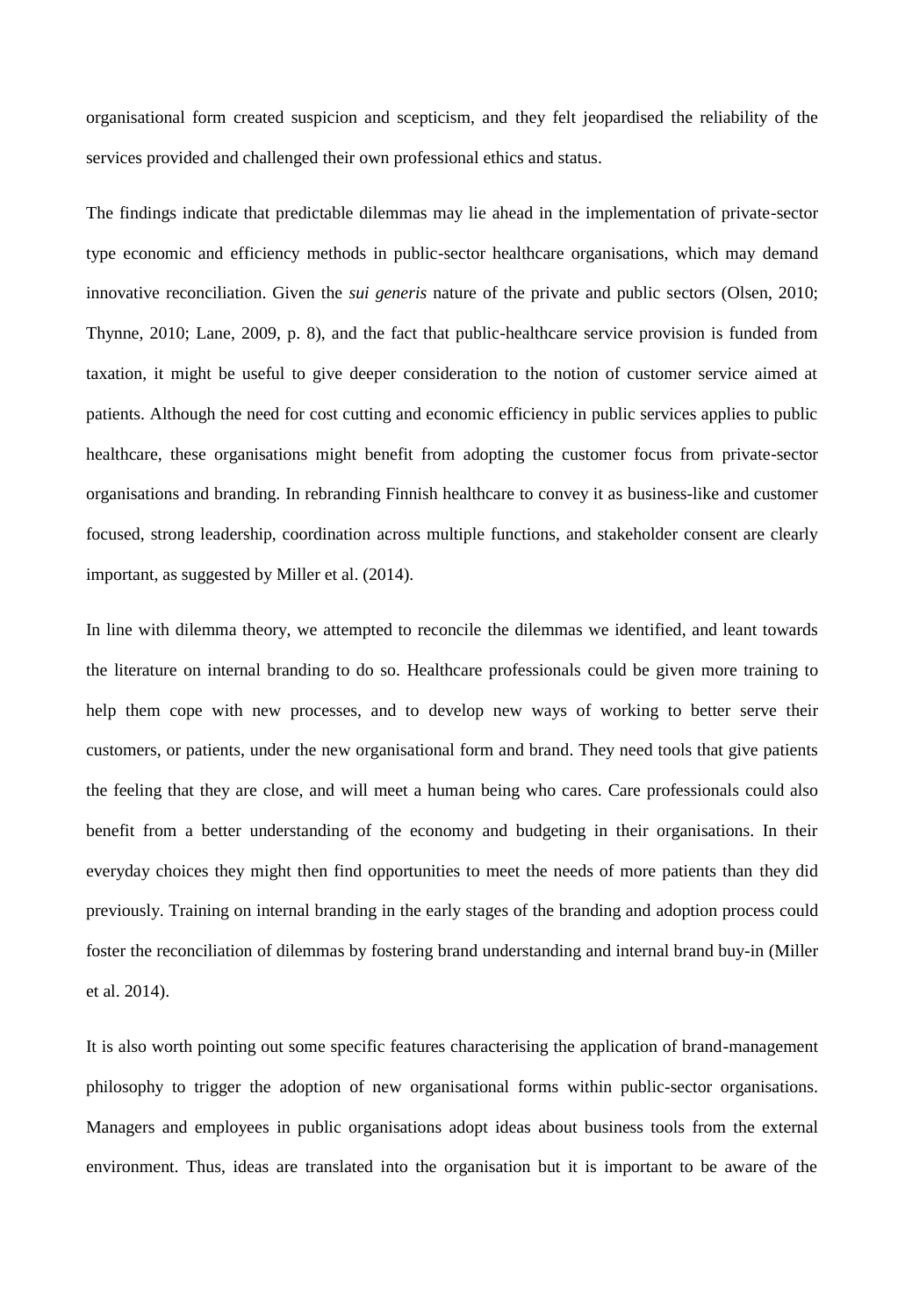inherent nuanced differences between a public body and a private business (Czaniawska & Sévon 1996; Bonnedahl & Jensen 2007). As Lamb (1987) notes, in spite of the similarities in their approach to the market, public organisations remain different and these 'differences pose unique marketing problems that require unique marketing solutions' (p. 56). This resonates with Wæraas' (2008) argument that the often contradictory and inconsistent values and multiple identities characterising public organisations may hinder the symbolic consistency that organisational branding targets. These concerns are even more relevant given the role that employees play in public organisations. Another challenge related to branding in the public sector appears to be people *restricting the meaning of the brand* because they lack an understanding of branding and a strategic management perspective on it (Miller et al. 2014). Furthermore, the discursive institutional approach could be further developed in research on (health care) branding to examine how through discourses new ideas of (institutionalised) brands – such as health care – are developed, and how those new sets of ideas may bring in new values, rules and practices and ultimately legitimate those ideas (Schmidt, 2006; Peters, 2012).

One managerial implication that emerges is that healthcare organisations wishing to build a new brand should pay attention to both external and internal branding. Employees need comprehensive training in branding, and on the added value it could bring to their care work. The dilemma reconciliation process in this case would involve educating employees and CEOs at an early stage in the meaning of the brand message; that living the brand could mean providing better care to their patients. Branding activities in health care organisations are often considered to divert scarce resources from the primary focus of patient care. Branding is not in conflict with healthcare ethics when internal and external practices are intertwined, and when it is acknowledged that marketing in the public sector is a specific type of marketing. This assertion is in line with the findings of Gapp and Merrilees (2006) that internal branding is an effective long-term use of resources in health care organisations.

Both external and internal branding need to be worked on simultaneously if employees are to understand the full significance of the branding and its promise. If they are not able to live the brand, the external brand is at risk of being damaged, which in turn threatens its external and internal legitimacy.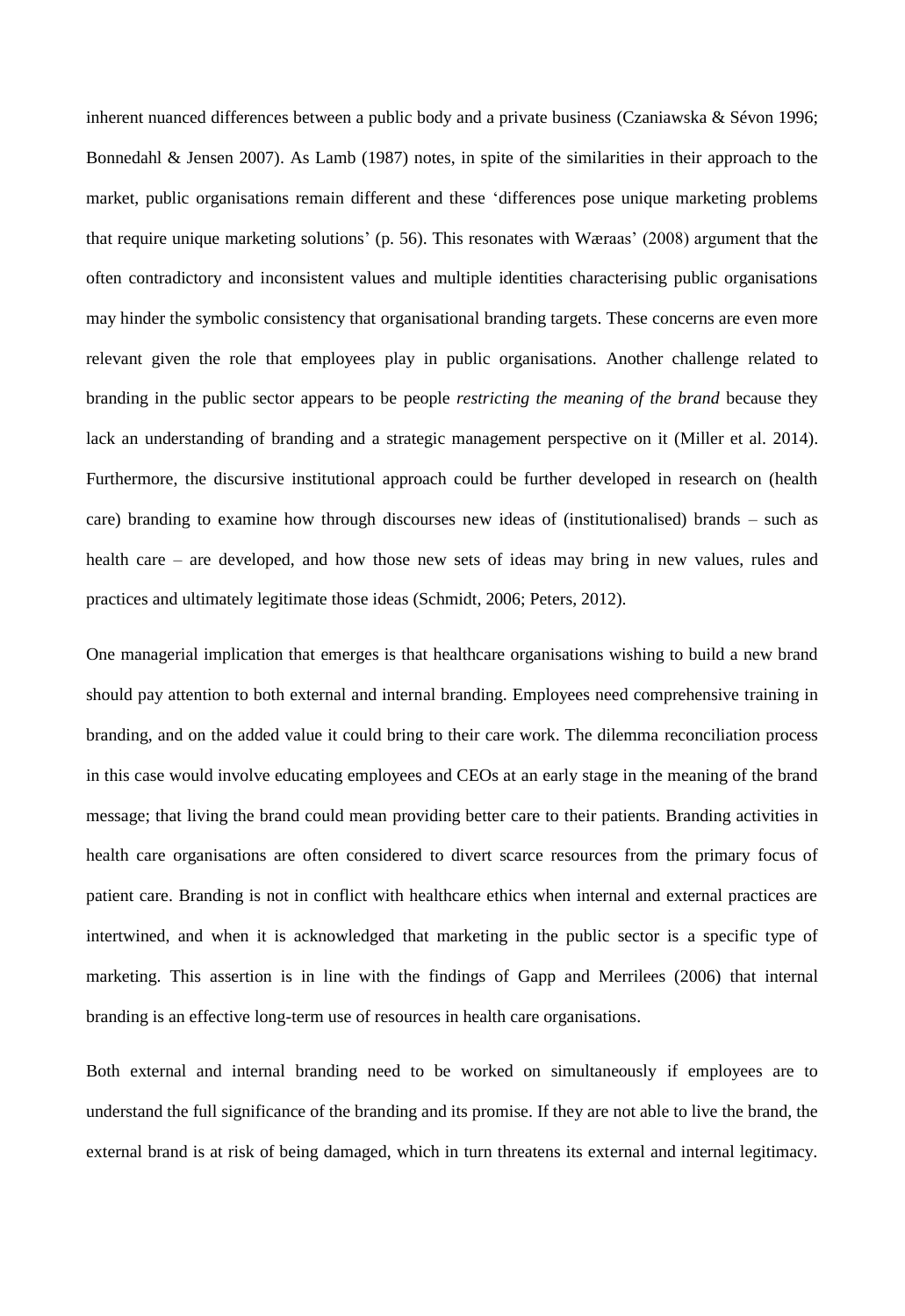Branding should not be seen only as a name or slogan but as the sum of all the benefits that the brand offers (Gapp & Merrilees, 2006).

Clearly the qualitative methodology applied here limits the generalizability of the research results and analysis. Nevertheless, it offers more potential in terms of extending the existing literature on internal branding and public-healthcare organisations than quantitative analysis, and thus of stimulating new discussion and identifying new research themes (Lee *et al.*, 2007; Eisenhardt, 1989, p. 534).

Future research should focus on the vast range of public-healthcare organisations that have undergone organisational change, branding and rebranding, in order to enhance knowledge of the outcomes. Future studies could also benefit from the interdisciplinary approach whereby research from the fields of marketing and organisations is applied to make sense of the challenges and opportunities emerging in the healthcare sector. Moreover, a longitudinal study involving public-healthcare organisations and focusing specifically on internal branding would allow an assessment of its visibility in the outcomes of relevant change processes.

## **Conclusions**

Theoretically, our unique contribution to health care branding comes first from applying the dilemma approach (Hampden-Turner and Trompenaars, 2000) and second from demonstrating how internal branding can reconcile dilemmas identified in the case organisations. Third, our research contributes to discursive institutionalism and to the knowledge of how branding ideas can be translated and transferred into public-healthcare sector organisations.

The results of the study indicate how a new organisational brand is understood through the external brand in the form in the form of logos and slogans and with an emphasis on economic efficiency. There were few signs of internal branding, however (Gotsi and Wilson, 2001; Hampden-Turner and Trompenaars, 2000; DiMaggio and Powell, 1983). Consequently, the employees were not fully able to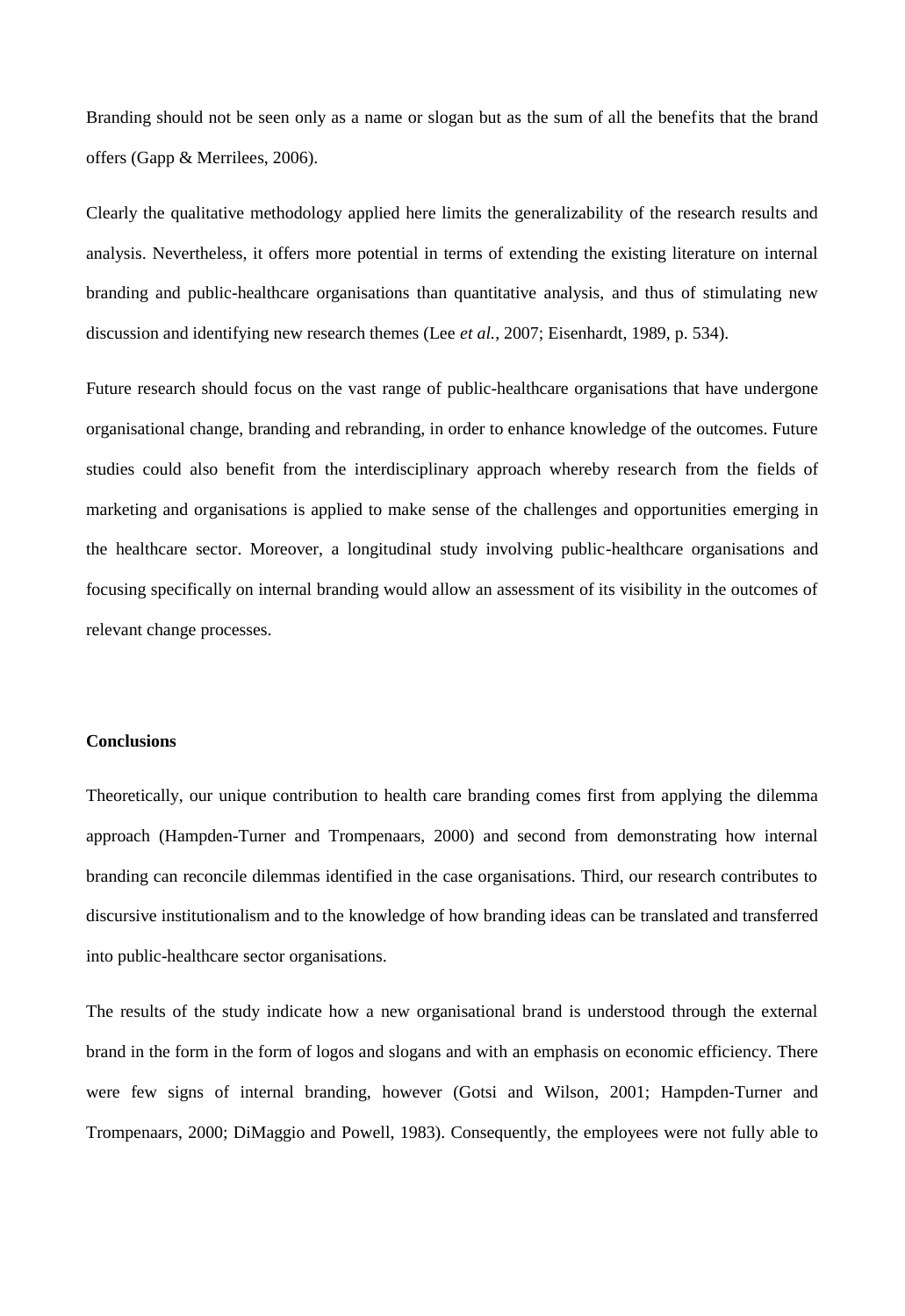specify the added value inherent in the municipal enterprise form. It therefore seems the strategic use of internal branding would enhance the internal and external legitimacy of branding.

# **References**

Aaker, D. (1996), *Building Strong Brands*, Free Press, New York, NY.

Aaker, D.A. and Joachimsthaler, E. (2002), *Brand Leadership*, Simon & Schuster UK Ltd, London.

Aurand, T.W., Gorchels, L. and Bishop, T.R. (2005), "Human resource management's role in internal branding: an opportunity for cross-functional brand message synergy", *Journal of Product & Brand Management*, Vol. 14 No. 3, pp. 163-169.

Becher, T. and Trowler, P.R. (2001), *Academic Tribes and Territories: Intellectual Enquiry and the Cultures*, SHRE and Open University Press, Philadelphia, PA.

Berry, L.L. (2000), "Cultivating service brand equity", *Journal of the Academy of Marketing Sciences*, Vol. 28 No. 1, pp. 128-137.

Blumenthal, D. and Bergstrom, A.J. (2003), "Brand councils that care: towards the convergence of branding and corporate social responsibility", *Journal of Brand Management*, Vol. 10 No. 4, pp. 327- 341.

Bonnedahl, K. J. and Jensen, T. (2007), "Internationalization of the organizational field: Swedish grocery retailers in the European integration process". *The International Review of Retail Distribution and Consumer Research,* Vol. 17 No. 3, pp. 283–302.

Brookes, M. (2003), "Higher education: marketing in a quasi-commercial service industry", *International Journal of Nonprofit and Voluntary Sector Marketing*, Vol. 8 No. 2, pp. 134-142.

Caldwell, N. and Coshall, J. (2002), "Measuring brand associations for museums and galleries using repertory grid analysis", *Management Decision*, Vol. 40 No. 4, pp. 383-392.

Chapleo, C. (2010), "What defines "successful" university brands?", *International Journal of Public Sector Management*, Vol. 23 No. 2, pp. 169-183.

Chapleo, C. (2013), "Brand "infrastructure" in nonprofit organizations: challenges to successful brand building?", *Journal of Marketing Communications*, [http://dx.doi.org/10.1080/13527266.2012.741609.](http://dx.doi.org/10.1080/13527266.2012.741609)

Colyvas, J.A. and Powell, W.W. (2006), "Roads to institutionalization: the remark of boundaries between public and private science", *Research of Organizational Behaviour*, Vol. 27, pp. 305-353.

Czarniawska, B. and Sevón, G. (1996), *Translating organizational change*, Walter de Gruyter, New York.

Davies, G. (2008), "Employer branding and its influence on managers", *European Journal of*  Marketing, Vol. 42 Nos 5/6, pp. 667-681.

de Chernatony, L. (1999), "Brand management through narrowing the gap between brand identity and brand reputation", *Journal of Marketing Management*, Vol. 15 Nos 1/3, pp. 157-179.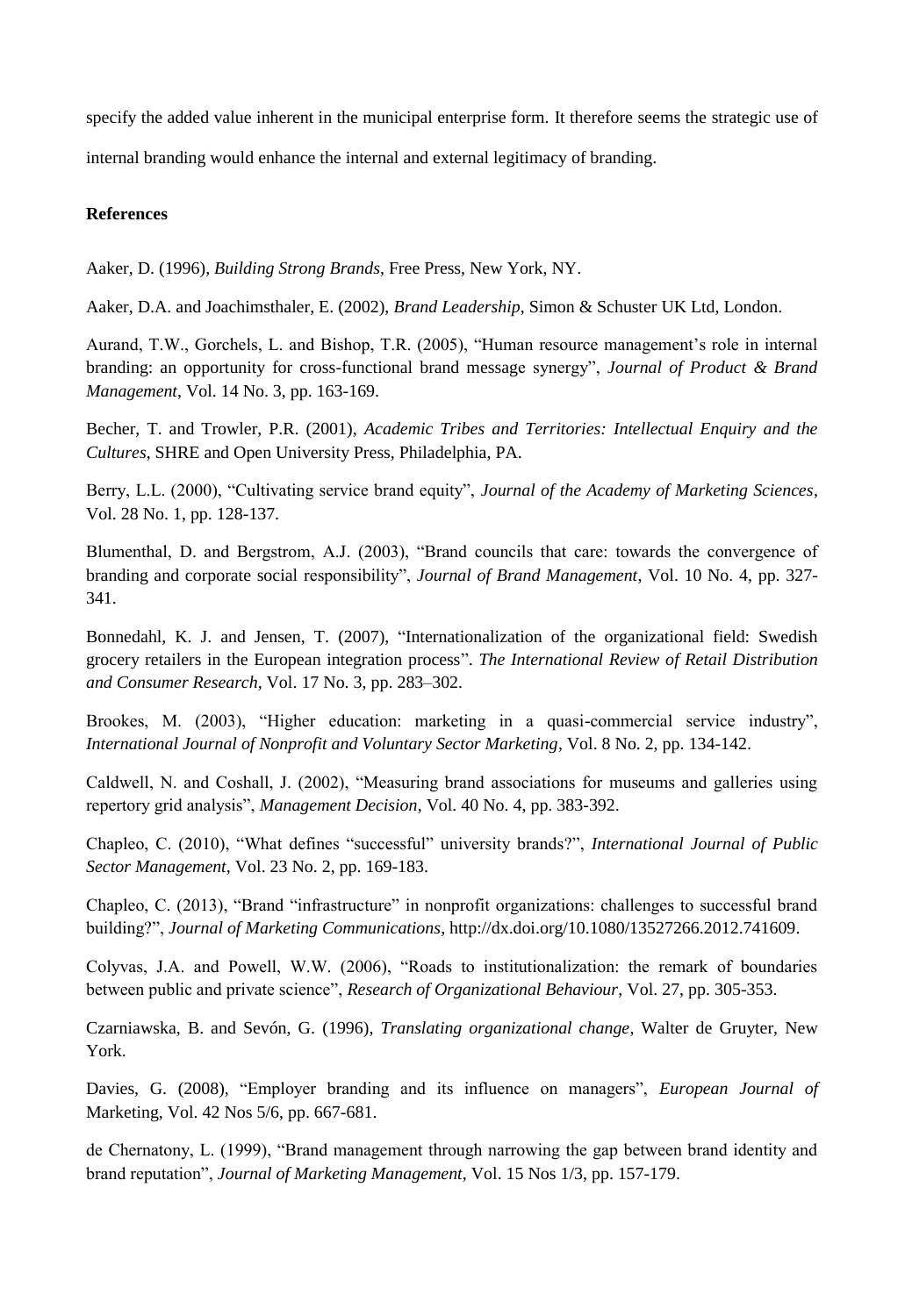de Chernatony, L. and Dall'Olmo Riley, F. (1998), "Modelling the components of the brand", *European Journal of Marketing*, Vol. 32 Nos 11/12, pp. 1074-1090.

de Chernatony, L. and Harris, F. (2000), "Developing corporate brands through considering internal and external stakeholders", *Corporate Reputation Review*, Vol. 3 No. 3, pp. 268-274.

Deephouse, D.L. (1996), "Does isomorphism legitimate?", *Academy of Management Journal*, Vol. 39 No. 4, pp. 1024-1039.

Devasagayam, R., Buff, C.L., Aurand, T.W., and Judson, K.M. (2010), "Brand building community membership within organizations: a viable internal branding alternative?", *Journal of Product & Brand Management*, Vol. 19 No. 3, pp. 210-217.

DiMaggio, P.J., and Powell, W.W. (1983), "The iron cage revisited: institutional isomorphism and collective rationality in organizational fields", *American Sociological Review*, Vol. 48 No. 2, pp. 147- 160.

Doyle, P. (1989), "Building successful brands: the strategic options", *Journal of Consumer Marketing*, Vol. 7 No. 2, pp. 5-20.

Eisenhardt, K.M. (1989), "Building theories from case study research", *Academy of Management Review*, Vol. 14 No. 4, pp. 532-550.

Eriksson, P. and Kovalainen, A. (2008), *Qualitative Methods in Business Research*, Sage Publications Ltd, London.

Forsander, A. (2004), "Social capital in the context of immigration and diversity: economic participation in the Nordic welfare states", *Journal of International Migration and Integration*, Vol. 5 No. 2, pp. 207- 227.

Foster, C., Punjaisri, K. and Cheng, R. (2010), "Exploring the relationship between corporate, internal and employer branding", *Journal of Product & Brand Management*, Vol. 19 No. 6, pp. 401-409.

Gapp, R. and Merrilees, B. (2006), "Important factors to consider when using internal branding as a management strategy: a healthcare case study", *Journal of Brand Management*, Vol. 14 Nos 1/2, pp. 162-176.

Ghose, K. (2009), "Internal brand equity defines customer experience", *Direct Marketing: An International Journal*, Vol. 3 No. 3, pp. 177-185.

Golden, A.A. and Geisler, C. (2007), "Work-life boundary management and the personal digital assistant", *Human Relations*, Vol. 60 No. 3, pp. 519-551.

Gotsi, M. and Wilson, A. (2001), "Corporate reputation: seeking a definition", *Corporate Communications: An International Journal*, Vol. 6 No. 1, pp. 24-30.

Grant, D., Hardy, C., Oswick, C. and Putnam, L. (Eds) (2004), *The SAGE Handbook of Organizational Discourse*, The Cromwell Press Ltd, Great Britain.

Hampden-Turner, C. (1981), *Maps of the Mind*, Macmillan Publishing Company, New York, NY.

Hampden-Turner, C. (1990), *Charting the Corporate Mind. From Dilemma to Strategy*, Blackwell Publisher, Oxford.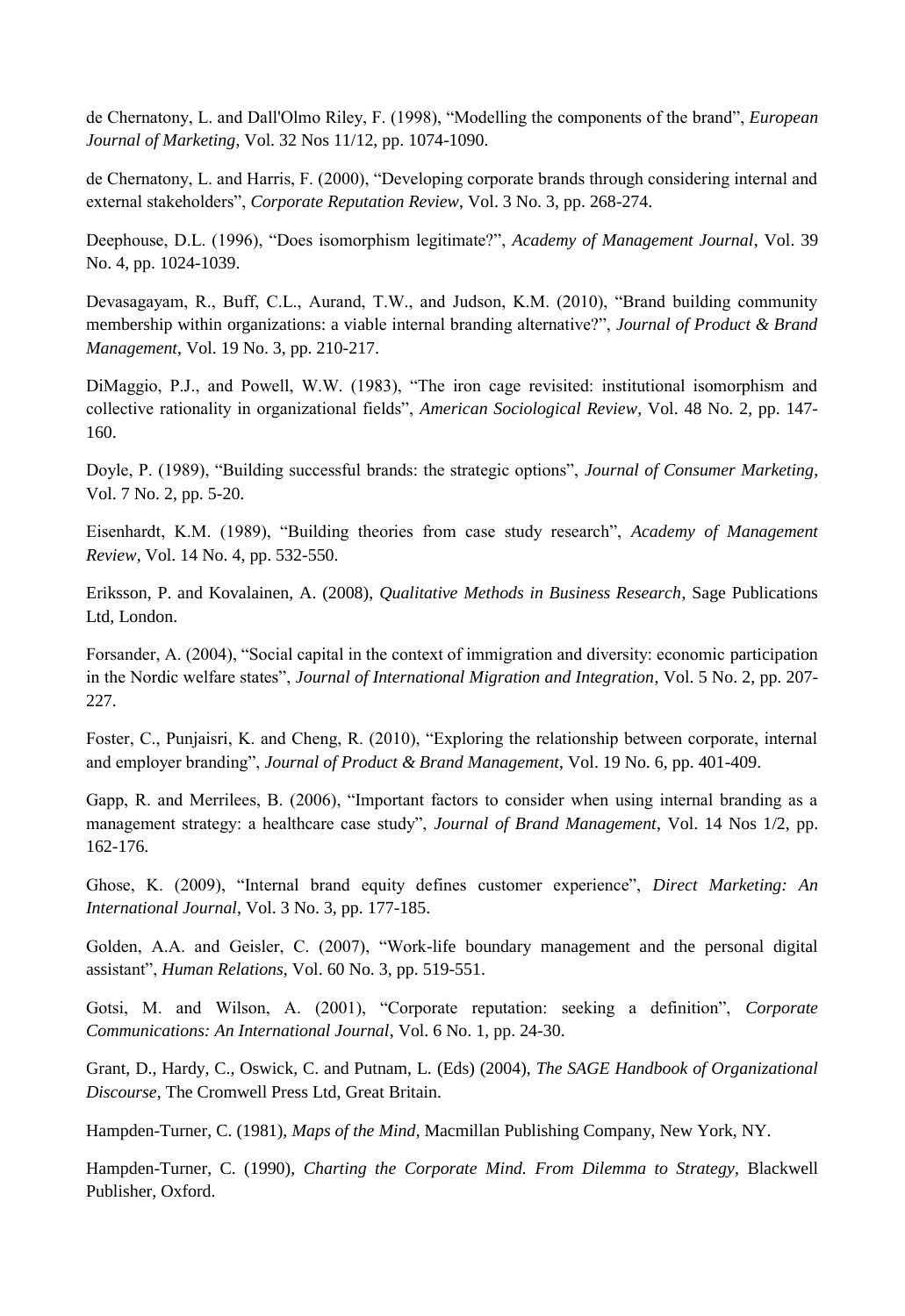Hampden-Turner, C. (2009), *Teaching Innovation and Entrepreneurship: Building on the Singapore Experiment*, Cambridge University Press, New York, NY.

Hampden-Turner, C. and Trompenaars, F. (2000), *Building Cross-Cultural Competence: How to Create Wealth from Conflicting Values*, John Wiley & Sons, Inc, New York, NY.

Handy, C. (1994), *The Age of Paradox*, Harvard Business School Press, Boston, MA.

Hankinson, G. (2001), "Location branding: a study of the branding practices of 12 English cities", *Journal of Brand Management,* Vol. 9 No. 2, pp. 127-142.

Harris, F. and de Chernatony, L. (2001), "Corporate branding and corporate brand performance", *European Journal of Marketing*, Vol. 35 Nos 3/4, pp. 441-456.

Hatch, M.J. and Schultz, M. (2003), "Bringing the corporation into corporate branding", *European Journal of Marketing*, Vol. 37 Nos 7/8, pp. 1041-1064.

Hudson, R. (2009), "Brand strategy for acute NHS trusts", *Journal of Communication in Healthcare*, Vol. *2*(1), pp. 20-33.

Ind, N. (2001), *Living the Brand*, Kogan Page, London.

Jevons, C. (2006), "Universities: a prime example of branding gone wrong", *Journal of Product and Brand Management*, Vol. 15 No. 7, pp. 466-467.

Johansson, H. and Hvinden, B. (2007), "Re-activating the Nordic welfare states: do we find a distinct universalistic model?", *International Journal of Sociology and Social Policy*, Vol. 27 Nos 7/8, pp. 334- 346.

Jokinen, A., Juhila, K. and Suoninen, E. (Eds) (1999), *Diskurssianalyysi liikkeessä* [Discourse analysis on the move], Vastapaino, Jyväskylä.

Kallio, T. and Kuoppakangas, P. (2013), "Bandwagoning municipal enterprises: institutional isomorphism and the search for the Third Way", *Policy Studies*, Vol. 34 No. 1, pp. 19-35.

[Kemp ,](http://www.emeraldinsight.com/action/doSearch?ContribStored=Kemp%2C+E) E., [Jillapalli ,](http://www.emeraldinsight.com/action/doSearch?ContribStored=Jillapalli%2C+R)R. [and Becerra ,](http://www.emeraldinsight.com/action/doSearch?ContribStored=Becerra%2C+E)E. (2014), "Healthcare branding: developing emotionally based consumer brand relationships", *Journal of Services Marketing*, Vol. 28, No. 2, pp.126-137.

Kimpakorn, N. and Tocquer, G. (2009), "Service brand equity and employee brand commitment", *Journal of Service Marketing*, Vol. 24 No. 5, pp. 378-388.

Kotler, N. and Kotler, P. (1998), *Museum Strategy and Marketing: Designing Missions, Building Audiences, Generating Revenue and Resources*, Jossey-Bass, San Francisco, CA.

Kotler, P. and Levy, S.J. (1969), "Broadening the concept of marketing", *Journal of Marketing*, Vol. 33 No. 1, pp. 10-15.

Kuoppakangas, P. (2014), "Adopting a municipal enterprise form: expectations and outcomes – three cases and dilemmas", *Journal of Change Management*, Vol. 14 No. 1, pp. 126-145.

Lamb, C. W. (1987), "Public sector marketing is different", *Business Horizons*, Vol. 30 No. 4, pp. 56- 60.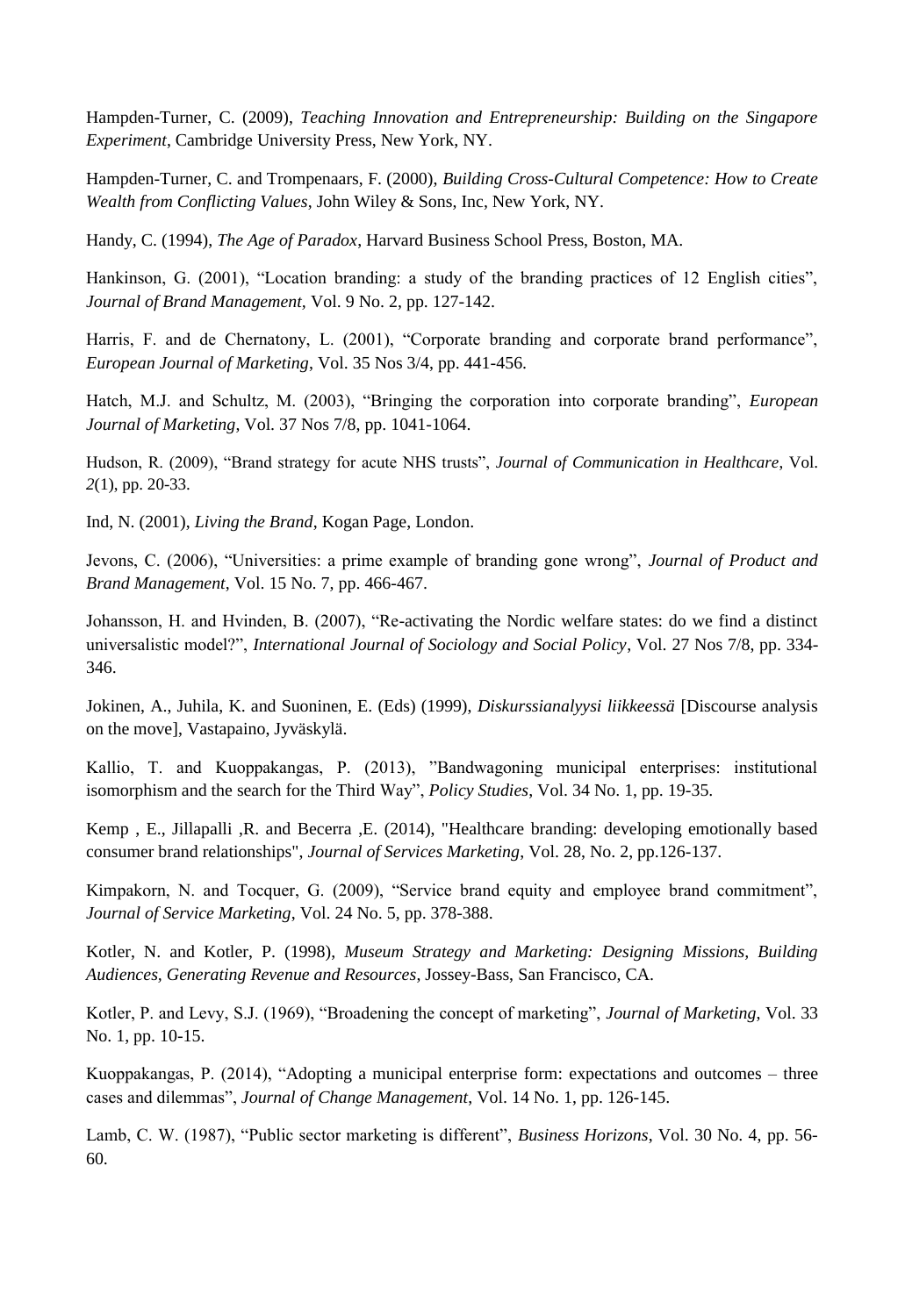Lane, J-E. (2009), *State Management: An Inquiry into Models of Public Administration and Management*, Routledge, London.

Lee, B., Collier, P. M. and Cullen, J. (2007), "Reflections on the use of case studies in the accounting, management and organizational disciplines", *Qualitative Research in Organizations and Management*: *An International Journal*, Vol. 2 No. 3, pp. 169-178.

Louro, M.J. and Cunha, P.V. (2001), "Brand management paradigms", *Journal of Marketing Management,* Vol. 17 Nos 7/8, pp. 849-875.

Low, G. S. and Fullerton, R.A. (1994), "Brands, brand management, and the brand manager system: a critical-historical evaluation", *Journal of Marketing Research*, Vol. XXXI (May 1994), pp. 173-190.

Meyer, J. W. and Rowan, B. (1977), "Institutionalized organizations: Formal structure as myth and ceremony", *American Journal of Sociology*, Vol. 83 No. 2, pp. 340–363.

Miles, S.J. and Mangold, G.Q. (2005), "Positioning Southwest Airlines through employee branding", *Business Horizons*, Vol. 48 No. 6, pp. 535-545.

Miller, D., Merrilees, B. and Yakimova, R. (2014), "Corporate rebranding: An integrative review of major enablers and barriers to the rebranding process", *International Journal of Management Reviews*, Vol. 16, pp. 265-289.

Mintzberg, H. (1989), *Mintzberg on management: Inside our strange world of organizations*, Free Press, New York.

Olsen, J.P. (2010), "Change and continuity: an institutional approach to institutions of democratic government", in Pierre, J. and Ingraham, P.W. (Eds), *Comparative Administrative Change and Reform: Lessons Learned*, McGill-Queen's University Press, Montreal and Kingston, pp. 15-47.

Peters, G. B. (2012), *Institutional Theory in Political Science, The New Institutionalism*, 3rd ed. The Continuum International Publishing Group, New York.

Pollitt, C. and Bouckaert, G. (2011), *Public Management Reform: A Comparative Analysis – New Public Management, Governance, and the Neo-Weberian State*, Oxford University Press, New York, NY.

Potter, J. and Wetherell, M. (1987), *Discourse and Social Psychology – Beyond Attitudes and Behaviour*, Sage Publications Ltd, London.

Punjaisri, K. and Wilson, A. (2007), "The role of internal branding in the delivery of employee brand promise", *Brand Management*, Vol. 15 No. 1, pp. 57-70.

Punjaisri, K. and Wilson, A. (2011), "Internal branding process: key mechanisms, outcomes and moderating factors", *European Journal of Marketing*, Vol. 45 No. 9, pp. 1521-1537.

Punjaisri, K., Evanschitzky, H. and Wilson, A. (2009b), "Internal branding: an enabler of employees' brand-supporting behaviours", *Journal of Service Management*, Vol. 20 No. 2, pp. 209-226.

Punjaisri, K., Wilson, A., and Evanschitzky, H. (2008), "Exploring the influences of internal branding on employees' brand promise delivery: implications for strengthening customer brand relationships", *Journal of Relationship Marketing*, Vol. 7 No. 4, pp. 407-424.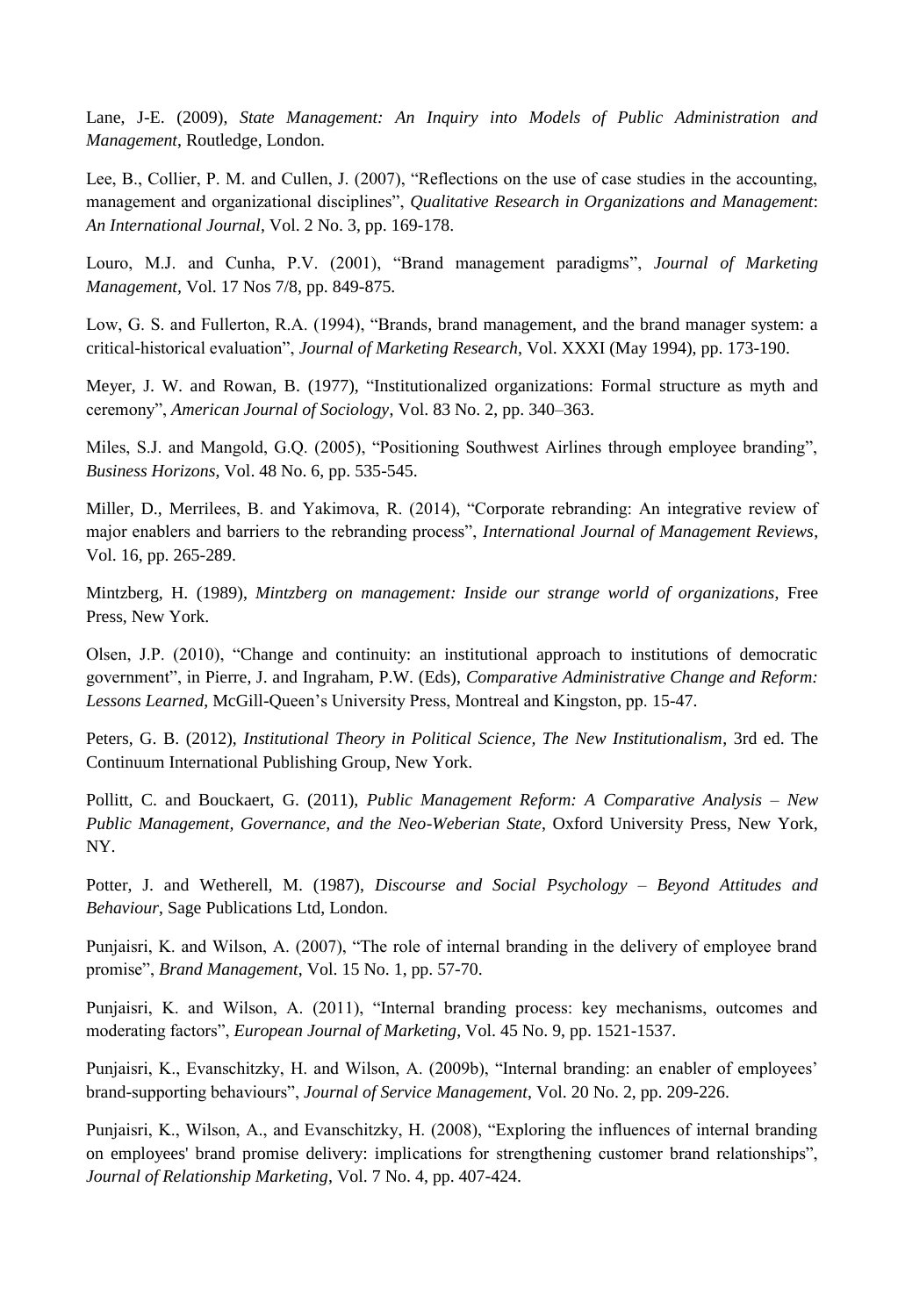Punjaisri, K., Wilson, A. and Evanschitzky, H. (2009a), "Internal branding to influence employees' brand promise delivery: a case study in Thailand", *Journal of Service Management*, Vol. 20 No. 5, pp. 561-579.

Quinn, R.E. (1988), *Beyond Rational Management: Mastering the Paradoxes and Competing Demands of High Performance*, Jossey-Bass, San Francisco, CA.

Sargeant, A. (2005), *Marketing Management for Nonprofit Organizations*, Oxford University Press, Oxford.

Schultz, D. and Barnes, B.E. (1999), *Strategic Brand Communications Campaigns*, NTC Business Books, Chicago, IL.

Schmidt, V. (2006), "Institutionalism", in Hay, C. and Lister, M and Marsh, D. (Eds.), *The state: theories and issues,* Palgrave Macmillan, Basingstoke, pp. 98–117.

Scott, W. R. (1983), "Health Care Organizations in the 1980s: The Convergence of Public and Professional Control Systems", in: Meyer, J. W. and Scott, R. W. (Eds.) *Organizational environments: Rituals and rationality,* Sage Publications, Beverly Hills, pp. 155–175.

Shank, G. (2002), *Qualitative Research: A Personal Skills Approach*, Merrill Prentice Hall, Upper Saddle River, NJ.

Silverman, D. (2000), *Doing Qualitative Research*, Sage Publications Ltd, London.

Simmons, J.A. (2009), ""Both sides now": aligning external and internal branding for a socially responsible era", *Marketing Intelligence & Planning*, Vol. 27 No. 5, pp. 681-697.

Smith, W.K. and Lewis, M.W. (2011), "Toward a theory of paradox: a dynamic equilibrium model of organizing", *Academy of Management Review*, Vol. 26 No. 2, pp. 381-403.

Storey, J. and Salaman, G. (2009), *Managerial Dilemmas: Exploiting Paradox for Strategic Leadership*, Wiley-Blackwell, Oxford.

Stride, H. and Lee, S. (2007), "No logo? No way: branding in the non-profit sector", *Journal of Marketing Management*, Vol. 23 Nos 1/2, pp. 1071-1022.

Suchman, M.C. (1995), "Managing legitimacy: strategic and institutional approaches", *Academy of Management Review*, Vol. 20 No. 3, pp. 571-610.

Suomi, K., Lemmetyinen, A. and Go, F. (2013), "The tension between a distinct brand identity and harmonisation – findings from Finnish higher education", *Place Branding and Public Diplomacy*, Vol. 9 No. 3, pp. 202-215.

Thynne, I. (2010), "Leaders and leadership in administrative reform", in Pierre, J. and Ingraham, P.W. (Eds), *Comparative Administrative Change and Reform: Lessons Learned*, McGill-Queen's University Press, Montreal and Kingston, pp. 68-87.

Vallaster, C. and de Chernatony, L. (2005), "Internationalisation of services brands: the role of leadership during the internal brand building process", *Journal of Marketing Management*, Vol. 21 Nos 1/2, pp. 181-203.